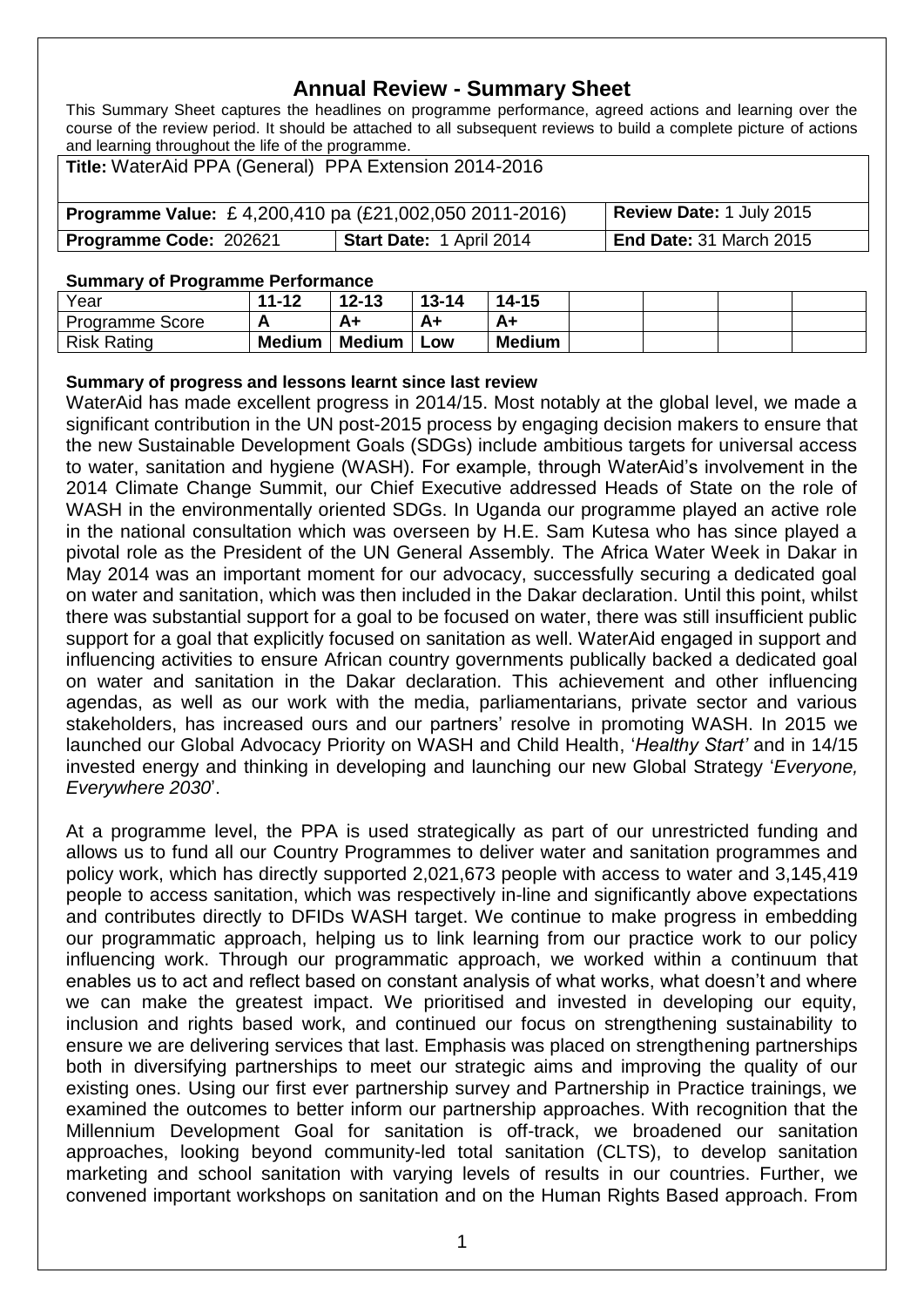learning and experience in previous PPA years, we were better able to respond to challenges faced during the year. These ranged from political instability in Burkina Faso, the Ebola crisis in West Africa and the earthquakes in Nepal.

## **Summary of recommendations and actions for the next year**

We made good progress in addressing recommendations from last year's report. Our tracking tool focus has shifted from the number of research pieces carried out to instead tracking dissemination of this research. We have broadened our evidence base for this report to increase the credibility and reliability of our reporting. A key action for 2015/16 has arisen from our Post Implementation Monitoring Surveys (PIMS), which highlighted weaknesses in longterm on-going support to users in the form of: management, financial and technical assistance to keep services running. WaterAid will be prioritising these areas as part of our programme design as well as addressing wider sector capacity through our sector strengthening work.

## **DFID Response**

WaterAid have produced a clear, strong report, with an overall sound narrative. Individual sections discussed throughout the report and progress against each section were reviewed with WaterAid during 2015. Comments throughout the report are based on the narrative provided and subsequent discussion with WaterAid and with DFIDs WASH team.

DFID welcomes the progress outlined this section. WaterAid are to be congratulated on the reaching a total number of 2,021,673 people with access to water and 3,145,419 with access to safe sanitation – a small underachievement on water targets and an over-achievement on sanitation targets. The underachievement on water targets was caused by changes to legislation in East Africa restricting the way WaterAid could work with some of its partnerships.

We were pleased to learn that PPA funded programming has supported WaterAid's programme work enabling them to meet most of their targets. PPA funding is used strategically and it's benefit and influence impacts across WaterAid's programmes. The PPA however has also been beneficial in supporting WaterAid to improve its influencing impact i.e. influencing governments; donors; supporters and key development actors about the crucial importance of WASH activities (and the links to health outcomes) and they should be credited for contributing to ensuring that there is now a specific SDG goal around water and sanitation.

WaterAid represents very good value for money with both extensive reach through the country networks as well as penetration through a wide range of partners operating in hard to reach, under-served villages and overcrowded, under-served, highly contaminated marginal urban environments. WaterAid is always on the front line with advocacy, learning and challenge which provides a healthy safety check on DFID WASH activities in general and the global sector. It is good to see that there is a real effort to integrate services into national programmes particularly school work and that funds are ear-marked to provide WASH services for people living with disability.

DFID would be particularly interested to learn more about WaterAid's work ensuring long-term sustainability of programmes and on-going support to users in next year's report.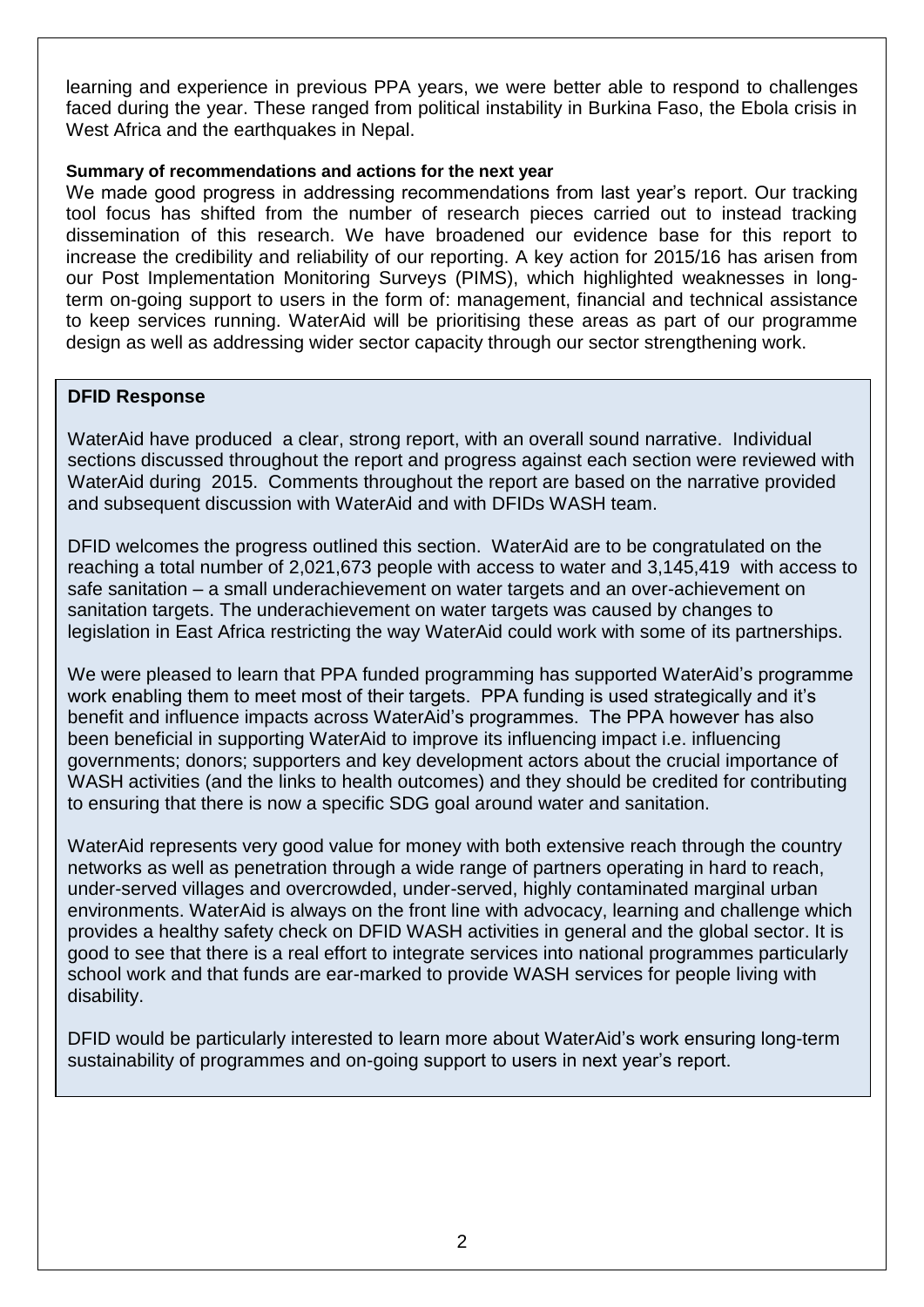## **A. Introduction and Context** (1 page)

| l DevTracker Link to Business Case: | DFID |
|-------------------------------------|------|
| DevTracker Link to Log frame:       | DFID |

#### **Outline of the programme**

WaterAid's *Everyone Everywhere* report (March 2013) estimates that *'at least 783 million people still lack clean water and that taking population growth into account, there are almost as many people without access to sanitation worldwide as there were 20 years ago.'* We have evidence from over 32 years of experience that human development efforts and poverty reduction interventions are constantly undermined where access to clean water and sanitation are lacking. An experience that resonates with DFID's Policy paper, 2010 to 2015 government policy: water and sanitation in developing countries (May 2015), which highlights that '*Diarrhoea kills 4,000 children every day around the world. In Africa, it is the leading killer of children under 5 years old, causing more deaths than AIDS, malaria and measles combined. But there are very simple solutions to this problem - clean drinking water, hygienic toilets and effective hand washing.'* WaterAid's PPA aims to transform lives by improving access to safe water, sanitation and hygiene in the world's poorest communities. With support from DFIDs PPA we have seen significant advancements against all four aims in our Global Strategy (2009-2015). For example, the complete review of our finance and programme management systems is well underway and expected to revolutionise our ways of working across all Country Programmes, increasing our organisational effectiveness and improving our ability to deliver against our own, and the PPA logframe. The PPA also supports our Global Strategy ambition to enable a further 25 million people to have access to basic services as a direct result of our work, and to reach an additional 100 million people through our influencing work. WaterAid's work supported by the PPA is a key contributor to the progression of DFID's WASH target as our programme responds directly to DFID's goal to reach 60 million people with access to water, sanitation and/or hygiene by 2015. The PPA has enabled WaterAid to support the SDG initiative through a number of activities ranging from direct support and influence with member states to engaging civil society across our Country Programmes so they are actively calling on their Governments to support the SDGs. Whilst WaterAid has only played a very small part in the process, we believe the inclusion of a Water and Sanitation SDG is a huge success and a massive step forward from the MDGs where WASH was excluded.

Over the two year PPA extension period we aim to work with our local partners to reach a total of 4 million people with water and 5.5 million with sanitation by March 2016, which contributes to our new overall aim of securing universal access to WASH by 2030. In development of our new strategy, we identified that this requires transformational change in the sector and that WaterAid cannot deliver this alone, and that we need to invest our energy in leveraging and influencing decision makers to help make this change. Externally, 2015 represents a key year in development with the UN Financing for Development meeting and UN General Assembly providing significant opportunities to engage with sector stakeholders. Our other key result areas reflect this and include: ensuring increased capacity for collective action by civil society and non-sector actors to campaign effectively for the rights of the poor to WASH; ensuring our global and national influencing work is contributing to more people potentially having access to water and sanitation and that in the countries where WaterAid works in Africa and Asia, WASH is recognised as an essential element of Health in national development frameworks and sector policies and implementation programmes.

In this reporting period we have continued to support the delivery of equitable, sustainable and scalable WASH interventions across the four regions of West, Southern, East Africa and South Asia. We carried out critical reviews across key thematic areas such as sustainability, Equity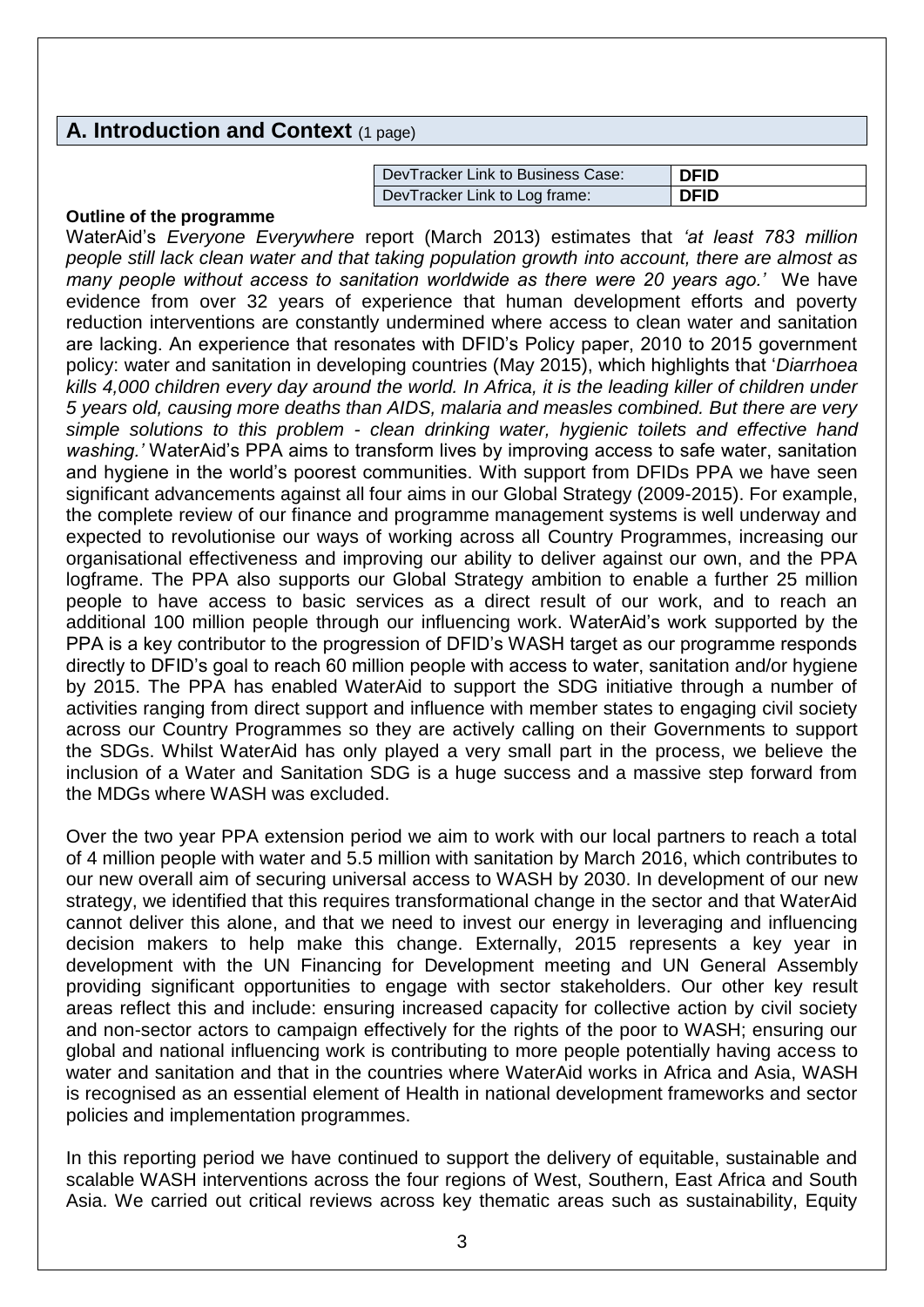and Inclusion showing us where we need to concentrate resources to improve the consistency and quality of our programmes. We supported specific initiatives in Country Programmes and regions that have produced evidence taken up for programming and advocacy, and made concrete contributions to sector wide learning.

Under the PPA, WaterAid have directly contributed to DFID's broader international development priorities on health through our direct engagement with the health sector enabling us to link our programme and policy work with health outcomes. Our second Global Advocacy Priority '*Healthy Start'* focuses on child health, providing the space to develop and deepen WASH linkages with the health sector. We have contributed to improving education through our work with the Ministries of Education by influencing school curricula to include WASH and developing and influencing the capacity of Ministries and those working directly with schools. The increased focus from DFID on evidencing through the PPA has encouraged us to prioritise the need to evidence progress and change more clearly. This is especially true for hard to measure activities such as advocacy and policy work. Therefore, within Healthy Start there is a commitment to evaluate, learn and demonstrate progress against indicators. This process is being embedded within the work plan and developing a process of continuous monitoring within this four year advocacy priority.

The WaterAid Coffey In Depth Review reports that the predictability of the PPA funding has given us space to reflect on our internal needs and invest in our Programmatic Approach which is a fundamental shift in our delivery style. While pieces of work such as this would be conducted without the PPA, the report notes that the PPA allows us to 'do better what was already being done or would have been done' without the PPA.

## **DFID Response**

WaterAid have provided an excellent outline of the PPA and the overarching aims of PPA funding. We welcome details on how PPA funding is being spent; both in terms of supporting strategic investment and institutional strengthening.

We are pleased with WaterAid's ambition to ensure that everyone, everywhere has access to clean water and safe sanitation by 2030. This fits entirely with DFIDs WASH vision. WaterAid's latest television advert states the 2030 aim clearly and it is refreshing to see how open and transparent they are including to the wider British public who may not necessarily be financial supporters of WaterAid. WaterAid's have linked their WASH work more to health outcomes in this reporting year. Their programming and institutional effectiveness work goes further now to evidence results against health and education outcomes which is welcomed.

It is interesting to note that they have, over the last few years, gone through an organisational shift of reviewing their partnerships, focussing more on the quality of partnerships and not the quantity. WaterAid acknowledge that they alone cannot meet the universal access for all target by 2030 and the capacity of partners will be a crucial step in the journey.

We look forward to hearing more about progress of 'Healthy Start' in next year's report and how improvements/developments have positively influenced child health outcomes.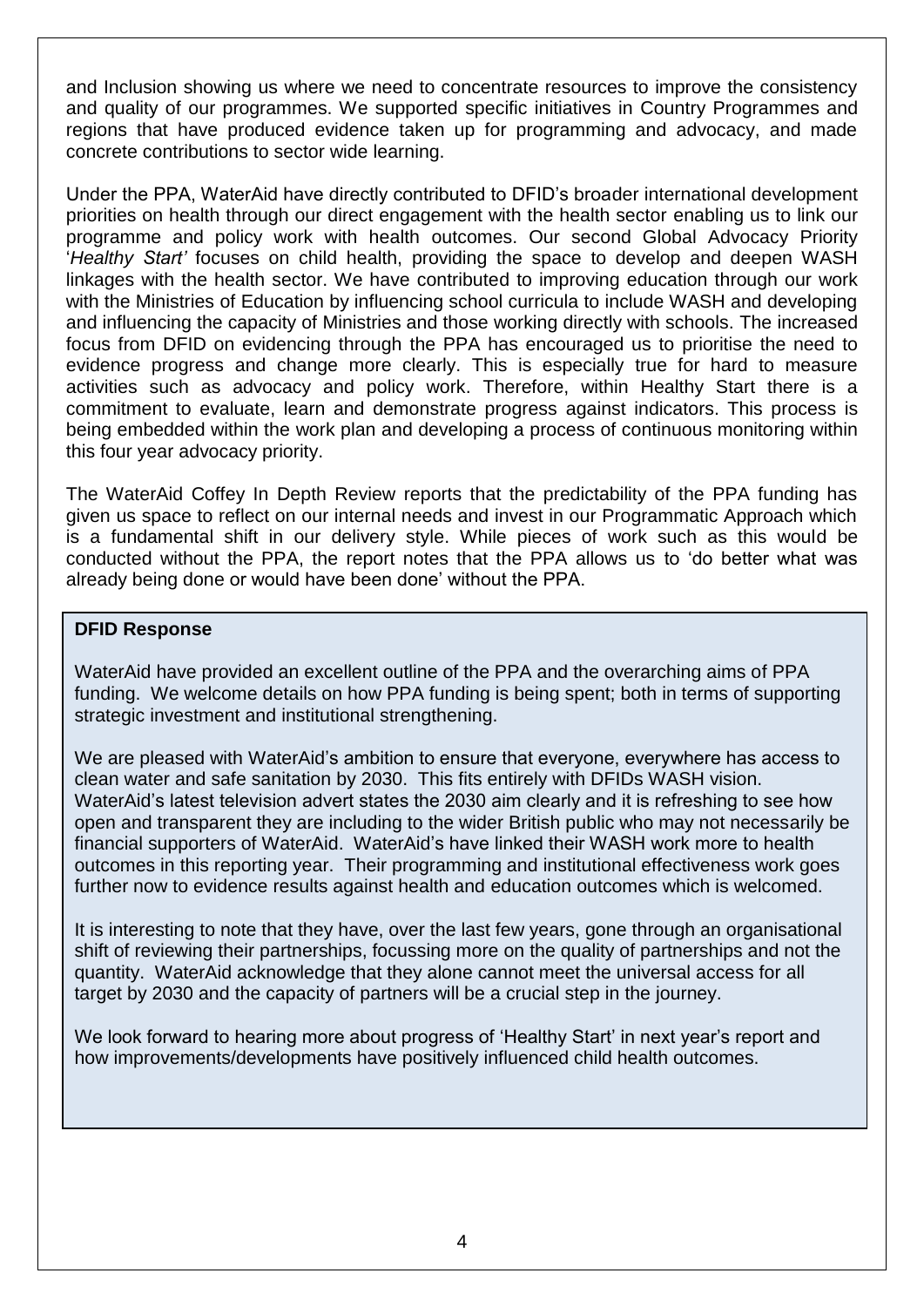# **B: PERFORMANCE AND CONCLUSIONS** (1-2 pages)

#### **Annual outcome assessment**

WaterAid are on track to achieve the three outcomes at the end of the programme. During 2014/15 we have strong evidence from regions and countries of increased confidence by civil society to lead change. *Outcome 1***:** Our international advocacy efforts on the post-2015 process have enabled us catalyse action for change through collective civil society action. We continued to communicate our advocacy messages to UN member state representatives and UN agency staff involved in the post-2015 process to support and challenge discussions that should result in an improved post-2015 framework. All four WaterAid regions and the UK Policy and Campaign Department (PCD) reported strong capacity to drive change through civil society collective action at all levels. In Uganda, in partnership with the Uganda Water and Sanitation NGO Network (UWASNET), WaterAid conducted a study on budget allocation, performance and utilisation in the WASH sector, and found that low utilisation was caused by late fund release and low staffing levels within government. We worked in collaboration with the Civil Society Budget Advocacy Group and UWASNET to conduct training for CSOs and District Local Governments on budget advocacy, analysis and expenditure tracking, with the aim of strengthening the capacity of our partners to then develop the understanding and ability of communities to demand better WASH services.

*Outcome 2:* We have significant evidence from all four regions and PCD of our contribution to more people having access to water and sanitation. WaterAid's role and engagement in the Sanitation and Water for All (SWA) influencing work at global and national levels has been remarkable. We played a critical role both in the delivery of the 2014 High Level Meeting itself, and in the preparatory SWA High Level Commitments Dialogue (HLCD). Across the four regions over 20 WaterAid Country Programmes engaged in the HLCD, including both advocacy actions to shape national government commitments and encouragement of their attendance, which was achieved.

*Outcome 3:* Despite this being an evolving and learning area for us, we have good evidence from four regions of our contribution to making effective linkages between WASH and health sectors. Our *Healthy Start* campaign, '*Child of mine'* report, an open letter to the UN signed by 60 health organisations and a World Toilet Day report on the impact of WASH on child health are key achievements. We have engaged with health organisations such as WHO, UNICEF and academic institutions and placed greater focus on WASH in healthcare facilities in our programmes. In Uganda, we worked with the Ministry of Health by supporting the development of their sanitation capacity building strategy. Our involvement in the Nepal Health Sector Programme III provided the opportunity to engage key stakeholders in identifying effective links between health and WASH.

## **Overall output score and description**

Overall, we met and in some cases exceeded our milestones and results expected over the review period, and consider this output as having moderately exceeded expectation. Under *Output 1* we worked with our partners to enable **2,021,673** people to gain access to water and **3,145,419** people to gain access to sanitation as a direct result of our investments. In promoting services we put emphasis on ensuring that services will last by addressing factors that lead to service failures and limited long- term hygiene behaviour change. We ensured services are appropriate to the needs of all community groups, are affordable and are accessible through our equity and inclusion approaches. By delivering *Output 2* we continued to improve systems and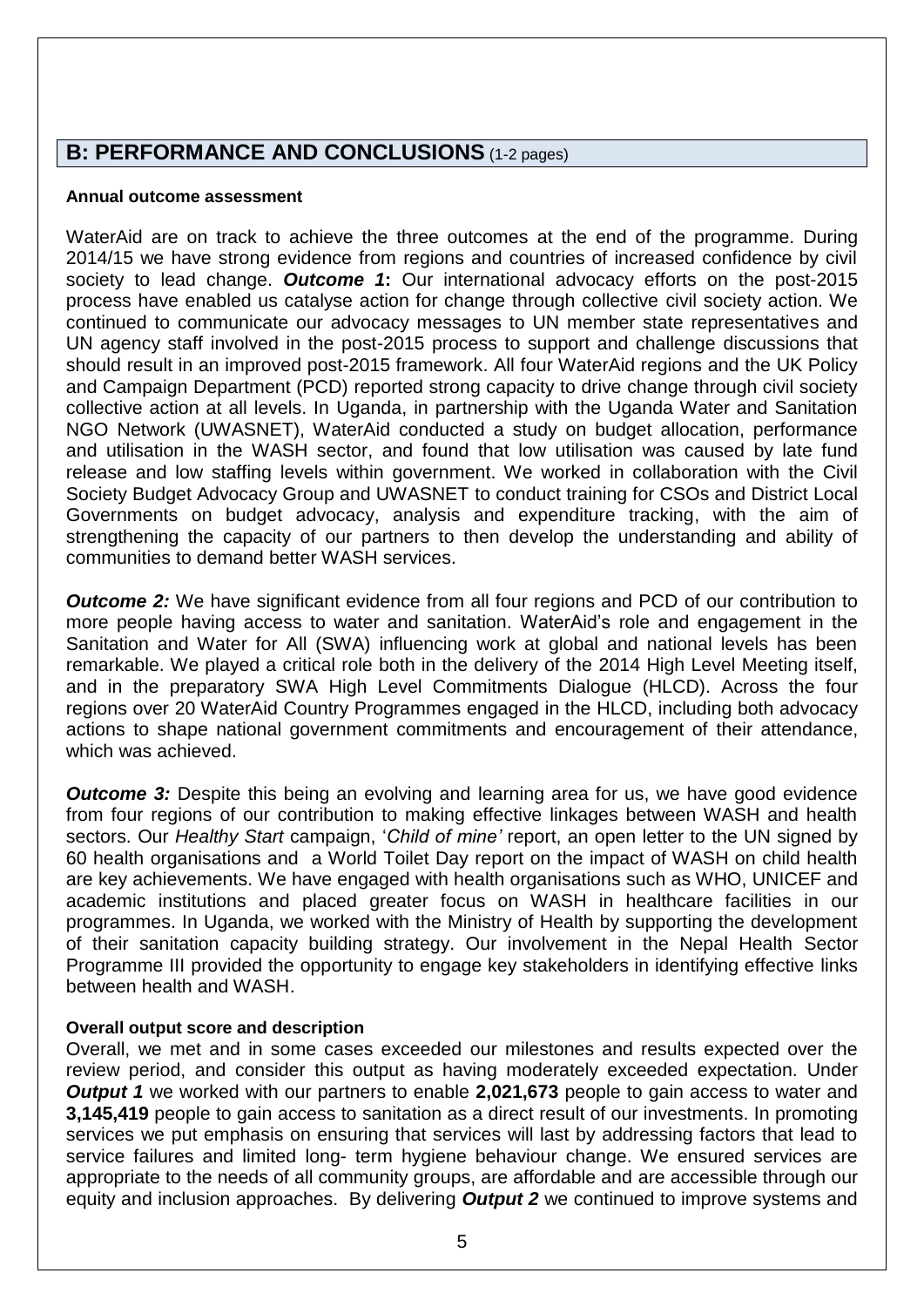processes to ensure our services deliver intended results and that they are still functioning after 1, 3, 5 and 10 years. We considered that we have met expectations in this respect. Our Post Implementation Monitoring Survey (PIMS) provide long term monitoring of sustainability, which is critical to us in informing whether the approaches we and our partners use are working. We also led a "Sector Strengthening" initiative which involved workshops in all four regions to identify specific opportunities for WaterAid to strengthen the sustainability of government-led service provision in each country.

**Output 3** enabled us to deliver the WaterAid Partnership in Practice training, which contributed to improving mutual partnership not only for WaterAid and its partners but for the wider WASH sector. For example, there has been better communications and a better 'culture of understanding' between WaterAid and partners in Pakistan, Mozambique, Madagascar as a direct result of re-assessing terminologies used such as '*Implementing'* and '*Strategic'* partners. Within this grouping of partnerships there was a communication error, with an impression that some partners were more important than others. All partners are now being referred to as simply 'partner'. This change brought the feeling of 'togetherness' for a common cause. It also helped shape understanding and re-enforced mutuality in objectives and aspirations in partnership. Our performance is considered to be in-line with expectations. *Output 4,* as part of advocating for the essential role of WASH in human development, we continued to support embedding and application of the Right to Water by campaigning, lobbying, working with CSOs, supporting communities to engage with duty bearers, working with the government and supporting the right to water website. Nepal, Madagascar, Mozambique, Nigeria and the South Asia Regional Team launched campaigns to raise awareness on these rights.

## **Key lessons**

WaterAid and our partners have learnt a number of key lessons during the reporting period. For example, the PIMS have highlighted key areas where there may be issues for us to address. These issues prompt further investigation to understand what is working and what isn't working. In all of the surveys carried out, we see weaknesses in long-term on-going support to users in the form of management assistance, financial assistance and technical assistance to keep services running. Essentially local government capacity to provide on-going support is weak and more effort is required to strengthen it. Sustainability has always been a priority for us, therefore, as a result of this learning; we will continue to ensure that approaches to addressing sustainability evolve. The PIMS Results are critical for helping to inform the direction of that evolution. We have developed a new Global Strategy, which now places support to sustainable services at the forefront of our efforts. It is one of four core aims that will drive our work with local partners over the next five years.

## **Key actions**

Although the first year of our new global strategy 2015/16 will be the last year of this round of PPA programme, and whilst we have made some strategic shifts, we are not envisaging a significant impact in the design of the programme for the remaining year. However, in addition to shifting focus to more sector strengthening initiatives leading to measurement of our impact beyond what we fund, we will be revising the user numbers in light of the reduced emphasis on simply reaching and counting the number of people reached. However, WaterAid will continue our aim to deliver cumulative target by the end of the programme. Based on our planning, we aim to complete the programme according to the timeline in the business case. The Programme Funding Unit (PFU) will remain responsible for coordinating the management and reporting of the PPA, working closely with our International Programme Department (IPD) and the PCD.

## **Has the logframe been updated since the last review?**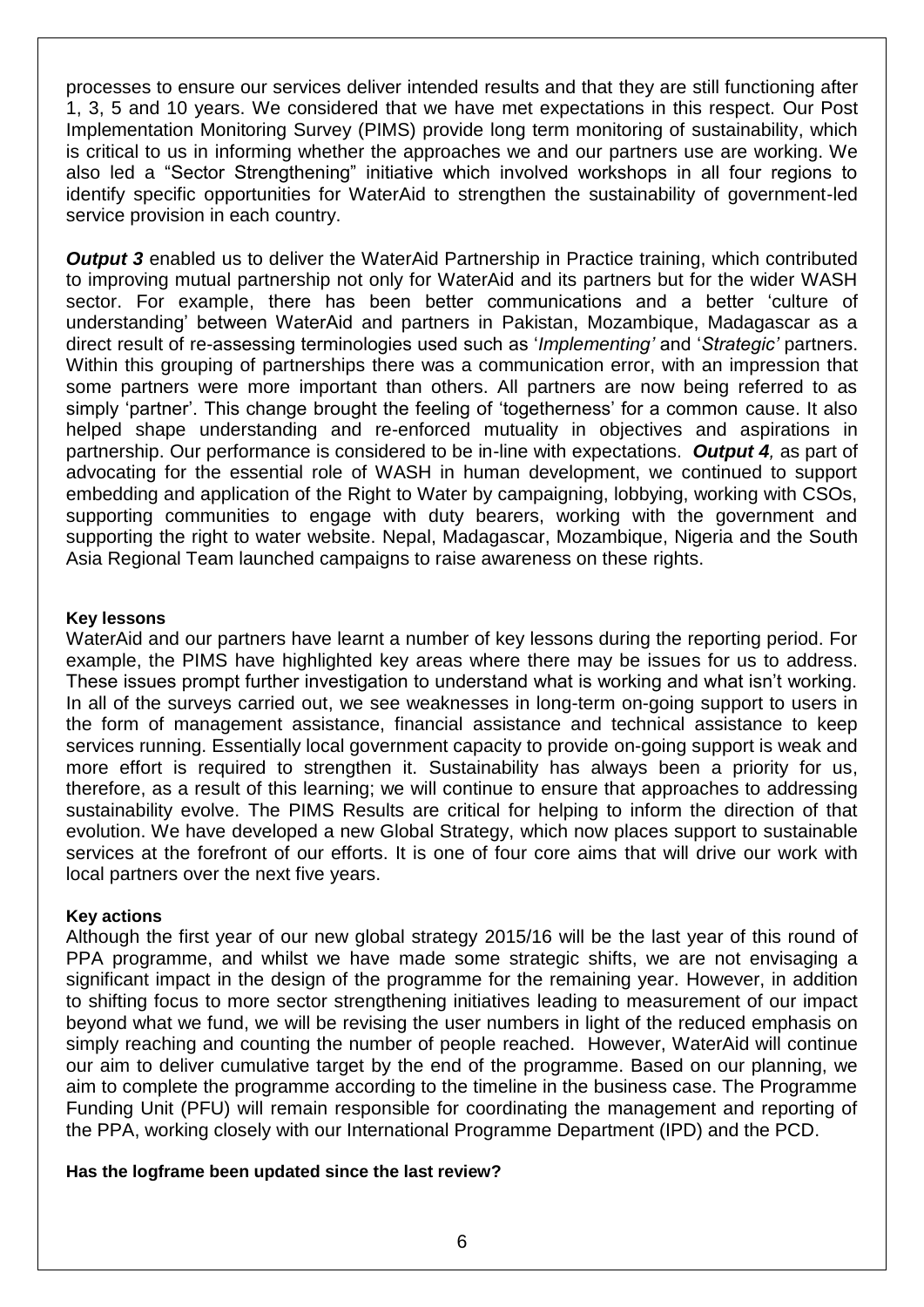We updated the logframe slightly due to the impact of the Ebola crisis in Sierra Leone and Liberia as detailed in our Ebola update (09/01/15). In Liberia we revised down our sanitation user numbers by 11%; this represents a 1,200 variance from the planned number of 11,300. In Sierra Leone, we revised both our sanitation and water user number down by 20% and 46% respectively. This represents a 3,000 and 20,000 variance from the planned number of 15,100 and 43,200 respectively. Overall, revisions have not had any significant effect on the overall programme results due to the size of the Country Programmes and relative contribution to achievement of outputs and outcomes. Output risk levels have also remained unchanged.

WaterAid have made excellent progress and are on track to meet all the Outcomes by the end of the PPA period. They have met or exceeded on 10 out of the 11 Output indicators and provided explanation of where progress was slower than anticipated.

This section provided a clear outline of progress to date and demonstrates their ability to adapt to lessons learned throughout the year i.e. by reviewing the PIMS which has shown that more needs to be done to ensure sustainability of their programmes. Through the Partnerships in Practice leaning, WaterAid have strengthened their partnerships which will promote greater impact, coordinated influencing in-country and sustainability. Stronger partnerships should, in time, lead to increased support for WASH and we look forward to hearing about progress on this in the project completion report next year.

WaterAid were one of the first PPA CSOs to undertake an impact evaluation when the Ebola Virus Disease (EVD) struck West Africa. They adapted programming where they could to minimise the disruption to their WASH work in West Africa. The PPA logframe revisions were reviewed by DFID Sierra Leone to ensure a co-ordinated approach was being taken by donors and CSOs alike and was approved enabling WaterAid to continue with highly relevant work in light of the need for strong hygiene practices to ensure Ebola was not transmitted. We acknowledge again our appreciation of their work during this tense time.

As noted previously, the 'Healthy Start' campaign could play a critical role in linking WASH interventions to improved child health outcomes and we would encourage WaterAid to consider how they will report on this next year.

Based on the achievement at the Outputs below, progress towards the outcomes and our discussions throughout the reporting year, we have scored this annual report as an A+.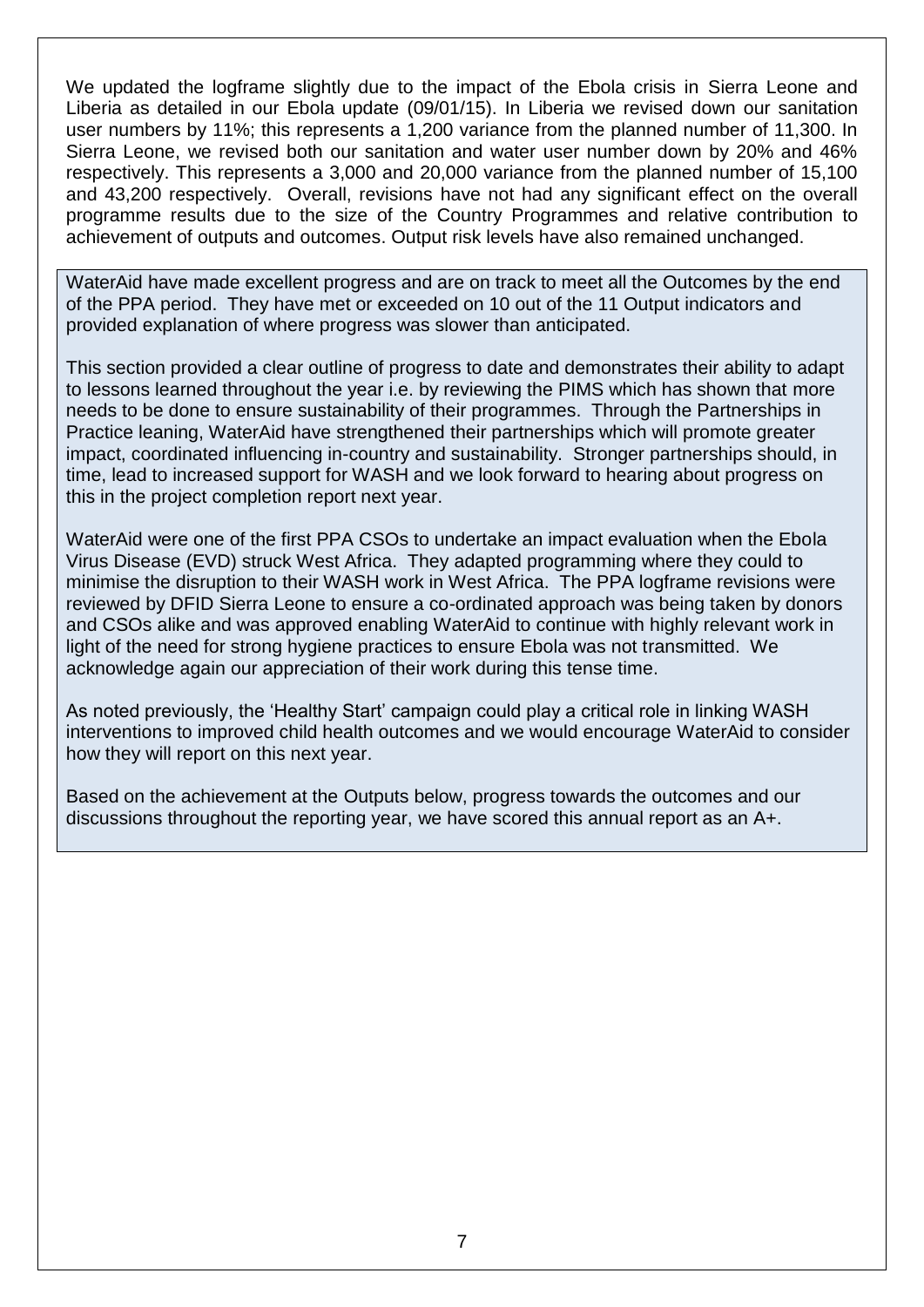# **C: DETAILED OUTPUT SCORING** (1 page per output)

**Output Title** To develop and promote equitable and sustainable water, hygiene and sanitation services that are accessible, appropriate and affordable, ensuring these can be replicated and adapted in the 22 African and Asian countries where WaterAid works.

| Output number per LF        |        | <b>Output Score</b>                          | A+  |
|-----------------------------|--------|----------------------------------------------|-----|
| Risk:                       | Medium | Impact weighting (%):                        | 45% |
| Risk revised since last AR? | N      | Impact weighting % revised<br>since last AR? | N   |

| Indicator(s)                                                    | <b>Milestones</b>             | <b>Progress</b>                                    |
|-----------------------------------------------------------------|-------------------------------|----------------------------------------------------|
| 1.1 Number of people who                                        | 2,180,000 people have         | 2,021,673 people have                              |
| have access to water as a                                       | access to water               | access to water                                    |
| result of our direct investment                                 |                               |                                                    |
| through partner organisations                                   |                               |                                                    |
| 1.2 Numbers of people who                                       | 2,595,800 people have         | 3,145,419 have access to                           |
| have access to sanitation                                       | access to sanitation          | sanitation                                         |
| services (improved and                                          |                               |                                                    |
| unimproved) as a result of our                                  |                               |                                                    |
| direct investments through                                      |                               |                                                    |
| partner organisations<br>1.3 Number of WaterAid                 |                               |                                                    |
|                                                                 | 12 Country Programmes         | <b>16 Country Programmes</b>                       |
| <b>Country Programmes where</b><br>our work demonstrates strong | reported strong evidence      | report strong evidence of<br>Equity and Inclusion. |
| evidence of our Equity and                                      |                               |                                                    |
| Inclusion approach (This                                        |                               |                                                    |
| includes inclusive                                              | 3 CPs reported some           | 4 CPs reported some                                |
| representation and                                              | evidence of participation and | evidence of participation and                      |
| participation of community                                      | inclusive elements.           | inclusive elements.                                |
| members in the planning,                                        |                               |                                                    |
| implementation and use of                                       |                               |                                                    |
| services)                                                       |                               |                                                    |
| 1.4 Number of key learnings                                     | 8 learning products           | 8 learning products produced                       |
| (identified through learning                                    | disseminated                  | and disseminated                                   |
| and research studies) actively                                  |                               |                                                    |
| disseminated into the WASH                                      |                               |                                                    |
| sector through global and                                       |                               |                                                    |
| regional conferences,                                           |                               |                                                    |
| academic journals and sector                                    |                               |                                                    |
| networks.                                                       |                               |                                                    |

*Indicator 1.1 and 1.2:* During the year 2014/15 we reached a total of **2,021,673** with water (under-achieved by 7%) and **3,145,419** with sanitation (overachieving by 21%). Variance in the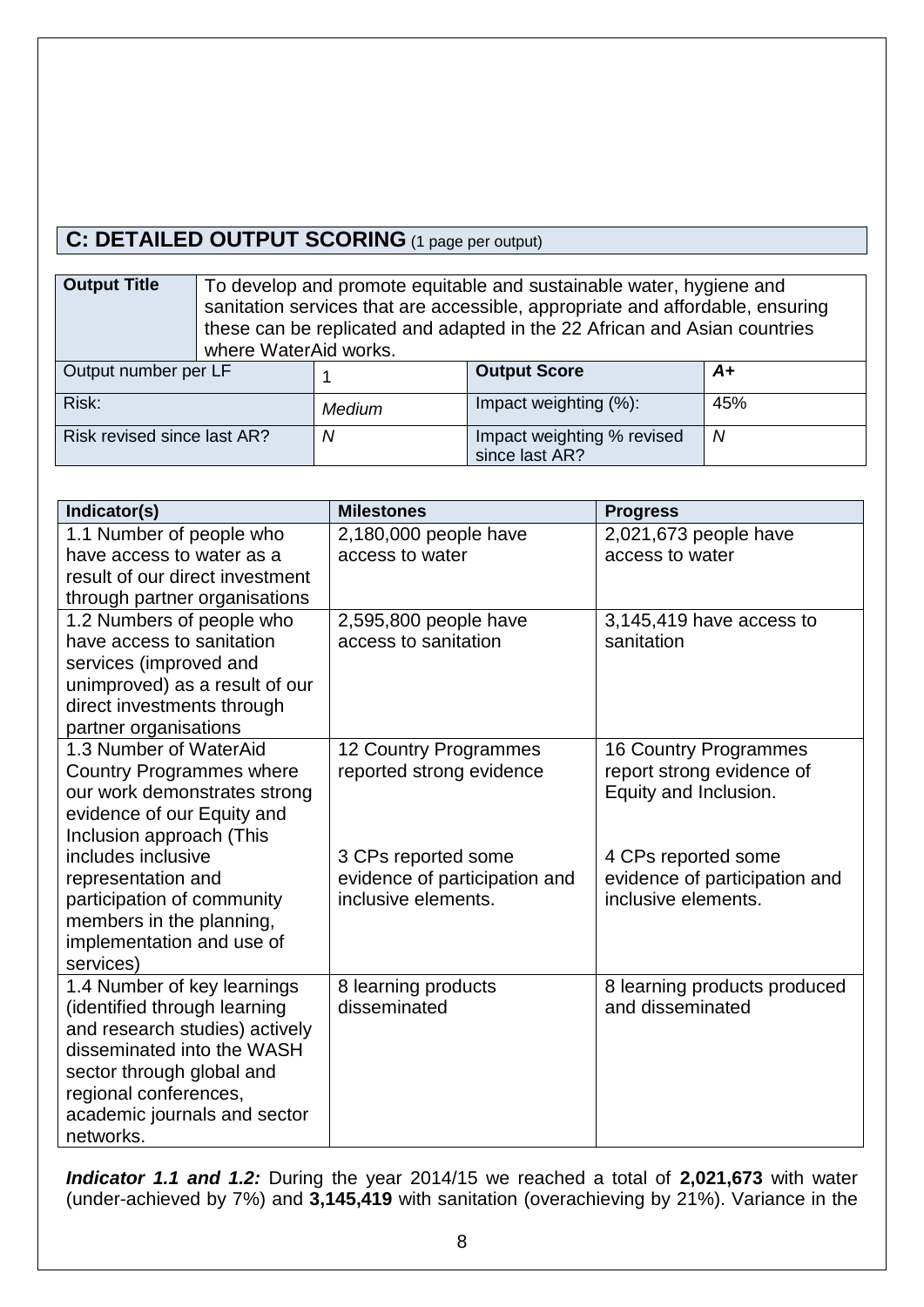water users reached has been due to varying challenges notably in East Africa were we were affected by changes to local legislations restricting working through partnerships. We exceeded the target for sanitation due in part to increasing our range of sanitation approaches. The majority of users were reached in a rural environment (72% water and 80% sanitation). Around 0.4% of our water users and 0.4% of sanitation users were people with disabilities. Our success on this indicator was due in part to the great success of the *Sanithon* in Burkina Faso where the President of the National Assembly, supported by WaterAid, mobilised about £120,000 for the construction of 1,500 family latrines in one evening.

**Indicator 1.3:** We overachieved against our target with 16 CPs reporting strong evidence and four CPs some evidence of our Equity and Inclusion (E&I) being integral to our programmatic approach. In Nigeria, there was an increase in the number of women participating in community project management committees. In Jigawa, where 26% of members are women, 80 of these are in leadership positions (in a population where women have limited voice). Our disaggregated data, suggests we reached a gender balance across all services: (25% men/25% women reached with water, 26% men/27% women with sanitation, 20% of both boys and girls (6-18 years old) with water and 18% of both with sanitation). A significant proportion our work targeted young children with 9% of children under 5 gaining access to WASH. The proportion of children and under-fives is likely to increase in the coming year due to our greater focus on child health. We continue to struggle to reach and monitor people with disabilities, with our data suggesting we reached less than 0.5%, well below the 15% (over 1 billion) proportion of people living with a disability. This is partly due to differences in the classification and recognition of disabilities across different countries, which impact poor data, rather than our work not impacting these groups of people. We commissioned an E&I review to assess the relevance and effectiveness of our work, which highlighted that our staff's understanding of the terms 'equity' and 'inclusion' and who it applies to determines what they try to practically achieve – further clarification on 'who' would help greater consistency and support better mainstreaming. Based on the review findings, clearer definitions have been developed and communicated to all staff. These are being reinforced as part of the individual country reviews where countries are being developed as thematic leaders in their region and influencing others. The terminology will also be imbedded into future trainings and resources for consistent messaging.

*Indicator 1.4:* Through workshops, conferences, journals, online webinars and meetings we met our target by disseminating eight learning products contributing to sector learning and best practice. One of these was published by Practical Action in the October '14 edition of Waterlines. This journal is distributed in print and online to agencies and technical experts in the WASH sector including; engineers, health professionals, community development workers, researchers and policy makers. The WaterAid journal article, '*Moving along the right track? The experience of developing a rights-based approach at WaterAid'* describes the shift at WA from service delivery towards a rights-based approach (RBA), providing programme example and concluding the RBA increases community demand for WASH and can help to increase sustainable access to WASH for the most marginalised. New findings and knowledge generated from learning products during 2014/15 have been used effectively by the organisation and significantly impacted or influenced the work that we undertake. For example all Country Programmes in Southern Africa, as well as India and the Programme Support Unit participated in the research aimed at developing a deeper understanding of the relationship between WASH and E&I. East Africa also carried out a 'Research into use' review helping to support capacity building in this area.

## **Summary of responses to issues raised in previous annual reviews (where relevant)**

**Indicator 1.4:** We responded to the point raised in previous annual review on this indicator by moving focus from the number of research pieces conducted to level of dissemination. We developed a tracking system, which enabled us to monitor the various platforms through which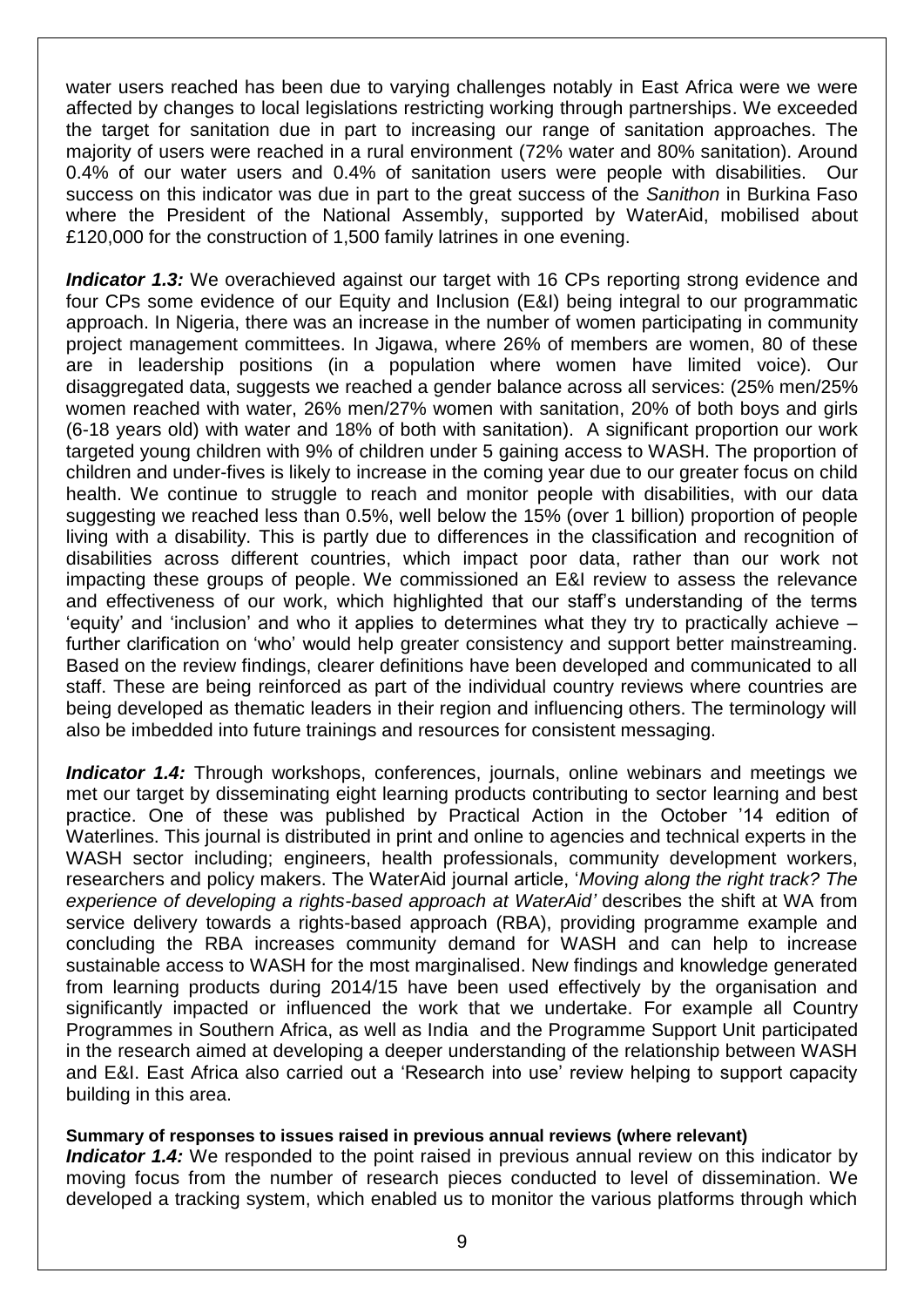learning products have been disseminated. We further improved the tracking of learning and are exploring the possibility of our website tracking download requests in detail.

**Recommendations:** Based on in-depth analysis of the external context and where WaterAid believe we can make the greatest impact, a key recommendation for 2015/16 is to change the way we define success by decreasing our focus on achieving WASH user numbers and instead increasing our focus on sector wide change. We therefore suggest reducing impact weighting to 35% and are not proposing an increase in a user target in this last year. We will place a greater focus on sanitation as a key off-track MDG in the transition to SDGs. As part of the new strategy, WaterAid may also make the move towards using the terminology of 'equity and nondiscrimination' because it has stronger links to rights.

## **Score A+ - moderately exceeded expectations.**

WaterAid have met or exceeded 3 out of the 4 indicators. They have made good progress against this output, exceeding the milestone for indicators 1.2 and 1.3, meeting the milestone for indicator 1.4 and underachieving against the milestone for output indicator 1.1 as a result of partnership legislation changes in East Africa. We were aware that the changes in East Africa would negatively impact on work but acknowledge that this was entirely outside of WaterAid's control. We will remain engaged with them to discuss how the final targets for 2016 may be affected.

WaterAid's Equity and Inclusion framework recognises that the most socially excluded are rarely consulted or involved in decisions about WASH policy and programmes. To address this, their new global strategy has four aims- the first of which is to reduce inequalities in WASH access and use. The high levels of disability among the poorest people demonstrate that disabled people are at a greater disadvantage and WaterAid are working to ensure that disabled people are consulted and benefit from their programmes.

We changed the format of reporting for this year which has meant that we have lost the disaggregated data table (women/men/disabled people) that WaterAid usually provides. That information provides an opportunity for us to see how and where they are managing gender disparity and including disabled people in programmes. However we would encourage WaterAid to disaggregate their data where possible i.e at Indicators 1.1 and 1.2 above.

We are pleased to see that they are now monitoring the dissemination and possibly uptake of their publications as well as the production. This information will be useful to WaterAid in establishing possible areas where dissemination and uptake could be improved.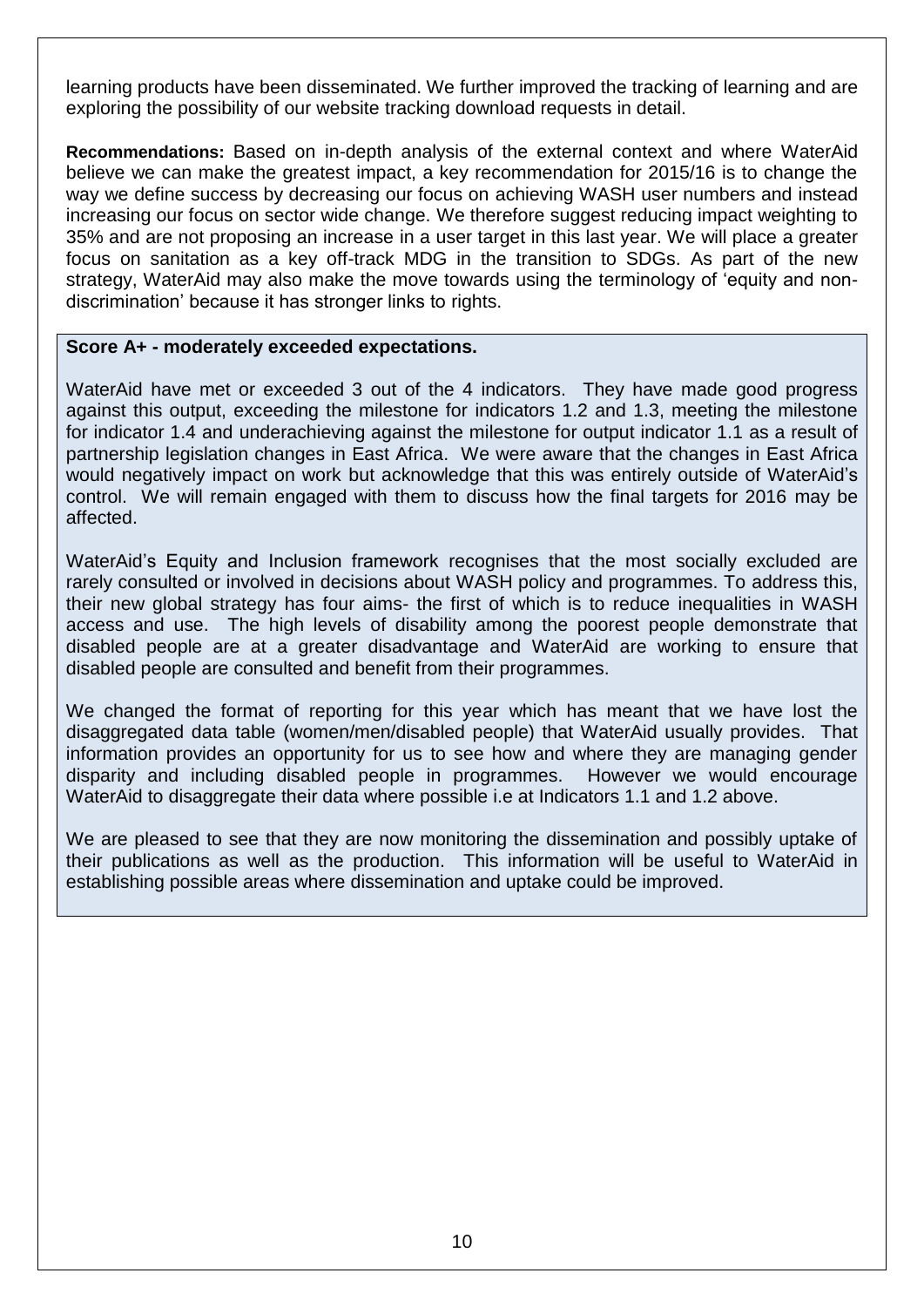# **C: DETAILED OUTPUT SCORING** (1 page per output)

| <b>Output Title</b>         | To ensure and improve the effectiveness and sustainability of our service<br>delivery by scaling up monitoring and review processes. |        |                                              |     |
|-----------------------------|--------------------------------------------------------------------------------------------------------------------------------------|--------|----------------------------------------------|-----|
| Output number per LF        | <b>Output Score</b><br>А                                                                                                             |        |                                              |     |
| Risk:                       |                                                                                                                                      | Medium | Impact weighting (%):                        | 20% |
| Risk revised since last AR? |                                                                                                                                      | N      | Impact weighting % revised<br>since last AR? | N   |

| Indicator(s)                      | <b>Milestones</b>          | <b>Progress</b>              |
|-----------------------------------|----------------------------|------------------------------|
| 2.1: Number of Country            | 10 CPs conduct PIMS        | 10 CP conducted PIMS         |
| Programmes (CPs) using            |                            | (2 Large scale and 8 small   |
| findings from post -              |                            | scale)                       |
| implementation surveys            |                            |                              |
| (PIMS) to improve programme       |                            |                              |
| effectiveness including           | 4 CPs show evidence of     | 5 CPs showed evidence of     |
| functionality, sustainability and | PIMS conducted in previous | change from PIMS conducted   |
| use of water and sanitation       | PPA period                 | in previous years as well as |
| facilities and hygiene            |                            | this year                    |
| practices.                        |                            |                              |
| 2.2: Number of Country            | 6 CPs conduct evaluation   | 6 CPs conducted evaluations  |
| Programmes (CPs) evaluated        |                            |                              |
| that report an improvement to     |                            |                              |
| their programme design in         | 2 CPs show improvement in  | 5 CPs have shown             |
| response to evaluation            | programme design           | improvement in programme     |
| findings.                         |                            | design                       |

*Indicator 2.1:* To increase the sustainability of our services, we conducted PIMS in 10 countries during 2014/15 meeting our target for the year. Two of the PIMS **(**Bangladesh and Malawi) were large in scale, covering facilities installed in the last 10 years and a deeper analysis of the programme whilst the remaining eight (Pakistan, Nepal, Nigeria, Ghana, Mali, Madagascar, Mozambique and Zambia) were small scale focused on selected districts. Findings from one of the large scale PIMS in Bangladesh for example revealed that approximately 80% of the water points surveyed were functioning well, 6% partially and the remaining 14% were non-functional. In response to findings from the PIMS conducted during previous PPA periods, countries have put systems in place to ensure sustainable services and behaviour change through a mixture of approaches. In Ghana, Pakistan, Burkina Faso, Nigeria and Mali these included creating stronger demand for services; testing different service delivery methods; supporting the authorities mandated to deliver services; calling for better governance and building the resilience of service users to manage and respond to external threats. In Ghana, the PIMS (and also the CP evaluation) identified the need to intensify advocacy and influencing work with District Assembly's to provide regular and timely technical backstopping to Water and Sanitation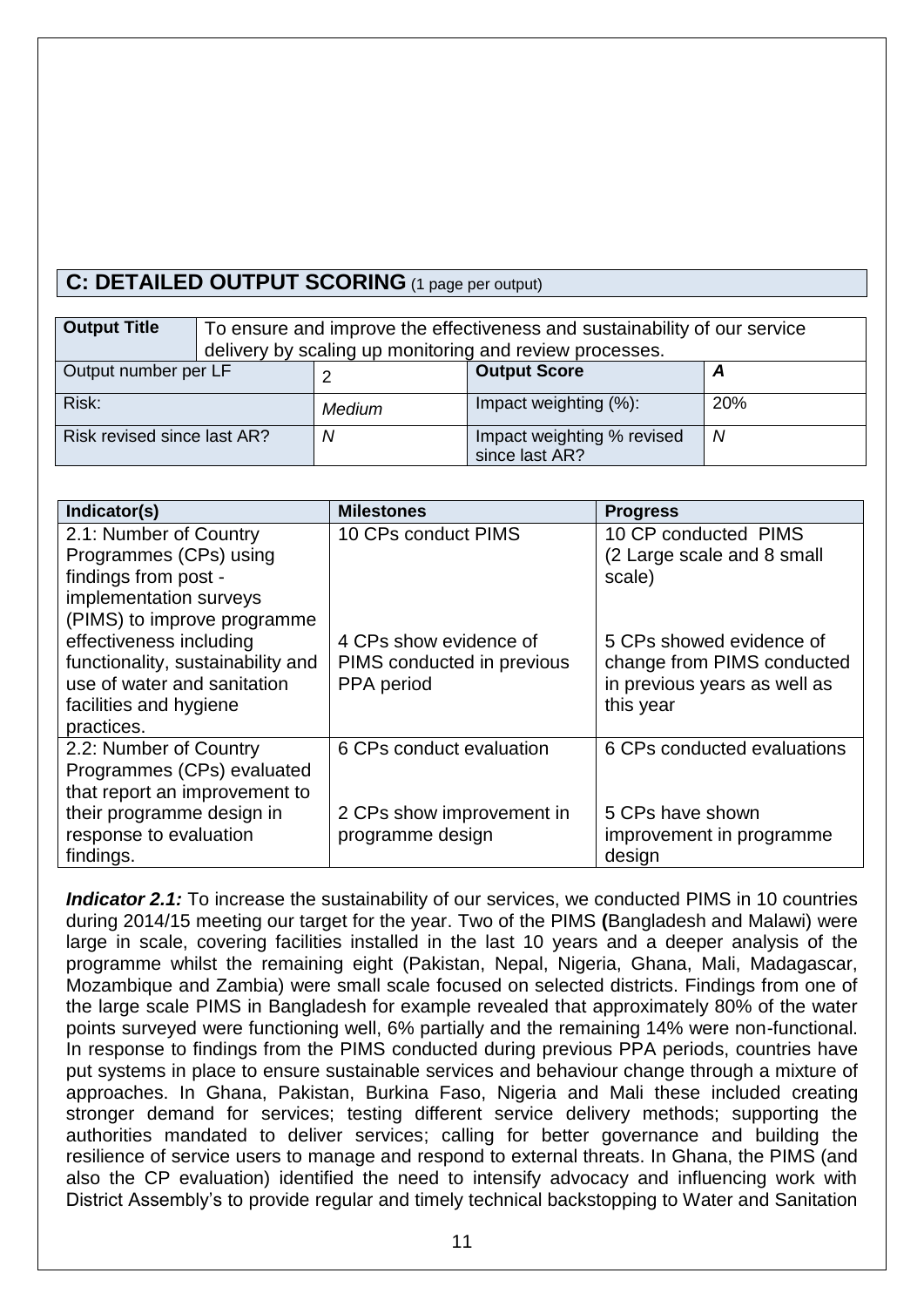Management Teams for the effective management of water facilities. Joint advocacy plans will be developed, drawing on communities and partners, to address these finding and influence District Chief Executives and local utility providers to take action.

*Indicator 2.2:* We carried out six Country Programmes evaluations (Ethiopia, Malawi, India, Tanzania, Ghana and Mozambique) during the reporting period meeting our target. Of the six evaluations, an analysis of the key learning from four countries (Ethiopia, Mali, Malawi and Tanzania) suggested that there is good work taking place but there are areas of improvement, for example, developing our learning and sharing practices. This has triggered a comprehensive review of knowledge management led by PSU due to be completed in the next FY. In addition, it was identified that there were organisational challenges to implementing the findings from the CP evaluations. In response, PSU set up a high level committee (including IPS, Finance and Audit teams) to provide strategic oversight and review findings, identify trends and determine how we can work together to address key issues. In regards to analysis of and how we are responding to the national WASH sector, relevant policies and identified sector blockages, findings showed that *"WaterAid's approach is clearly guided by a strong contextual analysis completed during strategy development".* Examples are how we responded to the 'Big Results Now' initiative in Tanzania and the 2012 conflict in Mali. Meta-analysis of all CP evaluations has been completed and will be published in FY15/16, to identify broader thematic or programme issues. Five CPs (Malawi, Tanzania, Ghana, Ethiopia and Bangladesh) showed improvement in programme design as a direct response to the findings of evaluations. In Tanzania for example, one of the evaluation findings is that there is weak functional linkages between programmes, research, policy and advocacy with a potential impact of missing opportunity to add real value to the sector. To address this the Country Programmes is undertaking a situational analysis to map the policy environment and develop our influencing niche, ensuring clear objectives and targets to guide programming, campaign and communication work. This is already underway through the 2015/16 country planning and other recommendations will also be adopted and implemented as the CP develop the new 2016-2021 Country Programmes Strategy.

## **Summary of responses to issues raised in previous annual reviews (where relevant)**

There was a concern around '*how the qualitative information from PIMS, particularly around sustainability of interventions, could be recorded and assessed by the logframe'.* We conducted further analysis of PIMS in Nigeria, Ghana and Mali which showed that *total functionality of all facilities was 77%.* Whist this is a good percentage we continued to prioritise improvement in the sustainability of services we support. In Ghana, the functionality rate was found to be due to broken or faulty pumps, low water pressure and inadequate mains water flow from the Ghana Water Company. In this case, one of the PIMS findings identified that some Water Sanitation Management Teams (WSMTs) become ineffective after a few years. As a result, greater attention is being given to WSMT formation and the accompanying training processes from now on through intensified advocacy and influencing work with District Assemblies. Increased emphasis within the CP is on monitoring and partner support visits to ensure the highest quality delivery of both hard and software (e.g. hygiene promotion, WSMT formation and training) interventions.

A second issue raised was around *'how we are incorporating beneficiary feedback into our PIMS'.* WaterAid has an interest in developing a greater understanding of how Country Programmes incorporate beneficiary feedback into their M&E and use these findings to inform programming. We approach beneficiary feedback at two levels i) Community level with end users and ii) Partner level. At the community level we are currently running a global Planning, Monitoring, Evaluation and Reporting review, therefore the work on beneficiary feedback would be dependent on, and will be informed by the findings of the review. At our partner level, our recent independent review of our partnerships led by Keystone enables us to use partner feedback to improve our partnership approach and ensure systematic feedback.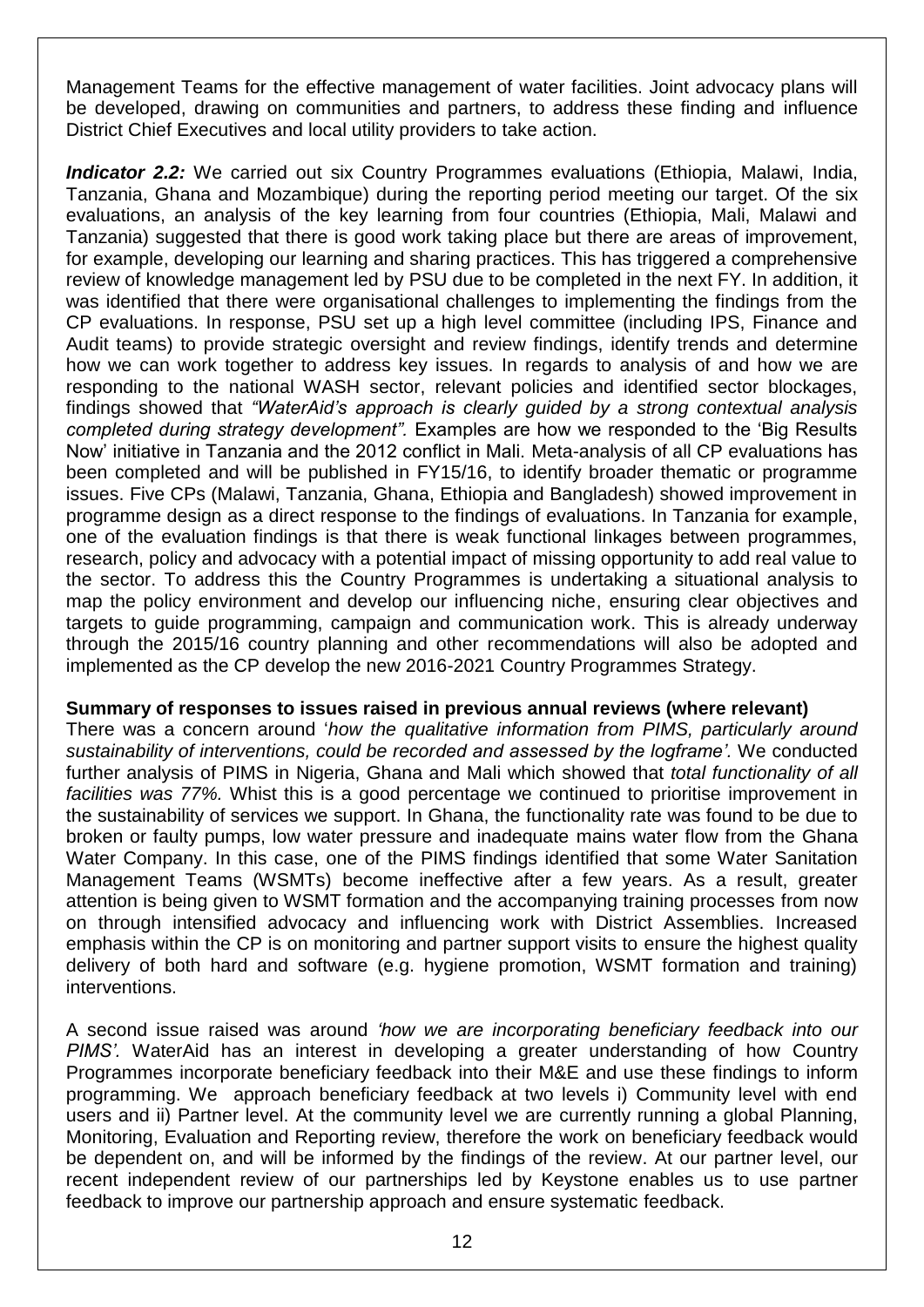**Recommendations:** As WaterAid transition into the new Global Strategy, sustainability will play a key role in our programming. The drive toward sustainability will inform programme contents and our ways of working, who we are, and how we define success beyond reaching numbers. Both the District Wide Approach and the Sector Strengthening initiative will be vehicles to promote the steps required for sustainable services.

### **Score A: met expectations**

PIMS has proven to be effective in identifying areas of work that have not been sustainable due to a variety of reasons. WaterAid have used the PIMS analysis to target specific interventions with additional resource either capacity building of local networks or influencing of the local governance structures to ensure that sustainability is maintained beyond WaterAid's presence. This is a crucial piece of work that allows WaterAid to build capacity in-country at various levels whilst ensuring buy-in from communities and individuals – beneficiaries have a sense of ownership around the intervention. We are interested to hear how the same countries that have undergone PIMS i.e. Bangladesh have improved on the 14% of water points that were nonfunctional.

The review on sharing and learning practices is welcomed. WaterAid have valuable lessons to bring to other WASH actors and we encourage them to continue to produce, disseminate and analyse the uptake in order that lesson learning across the sector is improved.

WaterAid's Planning, Monitoring, Evaluation and Reporting is very welcome and should provide valuable lessons on how beneficiary feedback is incorporated into programming. We look forward to hearing more on this as the review progresses over the coming months.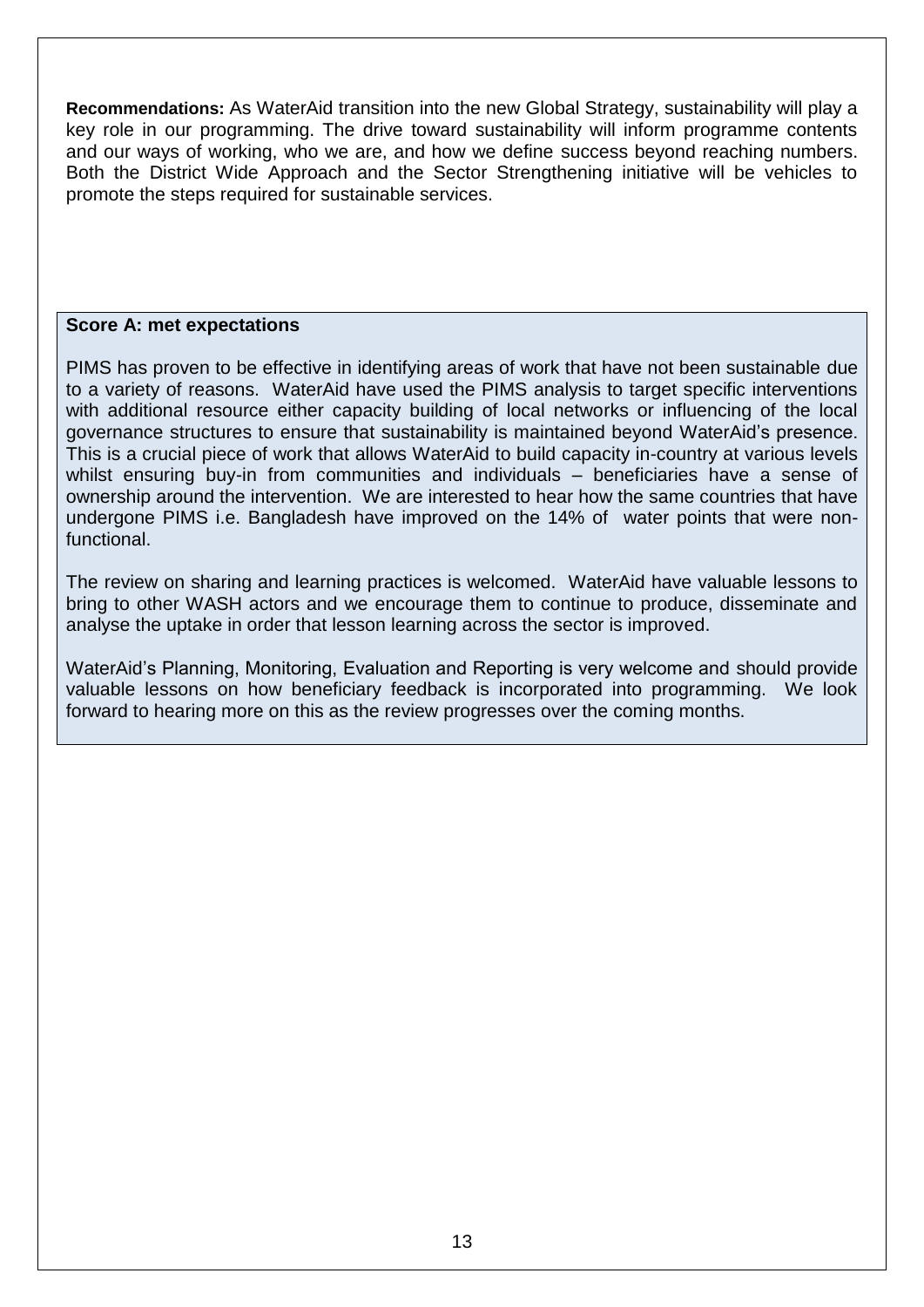# **C: DETAILED OUTPUT SCORING** (1 page per output)

| <b>Output Title</b>         | To support governments and service providers in developing their capacity to<br>deliver safe water, improved hygiene and sanitation. |               |                                              |            |
|-----------------------------|--------------------------------------------------------------------------------------------------------------------------------------|---------------|----------------------------------------------|------------|
| Output number per LF        |                                                                                                                                      |               | <b>Output Score</b>                          |            |
| Risk:                       |                                                                                                                                      | <b>Medium</b> | Impact weighting (%):                        | <b>20%</b> |
| Risk revised since last AR? |                                                                                                                                      | N             | Impact weighting % revised<br>since last AR? | Ν          |

| Indicator(s)                                            | <b>Milestones</b>                                           | <b>Progress</b>                                      |
|---------------------------------------------------------|-------------------------------------------------------------|------------------------------------------------------|
| 3.1: Number of Country                                  | 11 CPs conduct new assessment                               | 12 CPs conducted new                                 |
| Programmes (CPs)<br>conducting partnership self-        |                                                             | assessment                                           |
| assessment to inform                                    | 4 CPs conduct re-assessment                                 | No re-assessment                                     |
| support to partners                                     |                                                             | conducted due to when                                |
|                                                         |                                                             | training was completed                               |
| 3.2: Number of partners                                 | Keystone Partnership Survey is                              | Keystone Survey was                                  |
| reporting improved                                      | conducted and partners rank level                           | conducted with an overall                            |
| satisfaction of support from<br><b>WaterAid Country</b> | of satisfaction with WaterAid's<br>partnership practice and | satisfaction Net Promoter<br>(NP) score of 13 (above |
| Programmes.                                             | relationships.                                              | average in comparison with                           |
|                                                         |                                                             | INGO <sub>s</sub> )                                  |
| 3.3: Number of CPs in                                   | 12 CPs in Africa supporting sector                          | 15 countries in Africa                               |
| Africa supporting sector                                | level planning, coordination and                            | supported sector level                               |
| level planning, coordination                            | performance monitoring.                                     | planning, coordination and                           |
| and performance                                         |                                                             | performance monitoring.                              |
| monitoring.                                             |                                                             |                                                      |

*Indicator 3.1:* We conducted 12 CP self-assessments (Ghana, Ethiopia, Uganda, Bangladesh, Pakistan, Madagascar, Nepal, Tanzania, Zambia, Malawi, Mozambique and India) during the year exceeding our target by 10%. We were unable to carry out any re-assessments mainly due to the timing of completion of the trainings and the competing priorities with the CPs and Regions to take them forward. Learning from the first round of trainings, action planning and reassessments has highlighted the need to link the re-assessments to another activity (such as Regional Management Team events) to ensure they are conducted. While the CPs are developing their individual country strategies and also partnership strategies as part of the new Global Strategy, the re-assessments have been put on hold with the focus currently on the development and implantation of the self-assessment action plans. In 2016 the partnership discussion will have been embedded and changes at CP level will have taken place providing the opportunity to conduct a full review of changes in practice. Countries who carried out the self-assessment reported that it was a useful exercise and helped them to scrutinise their own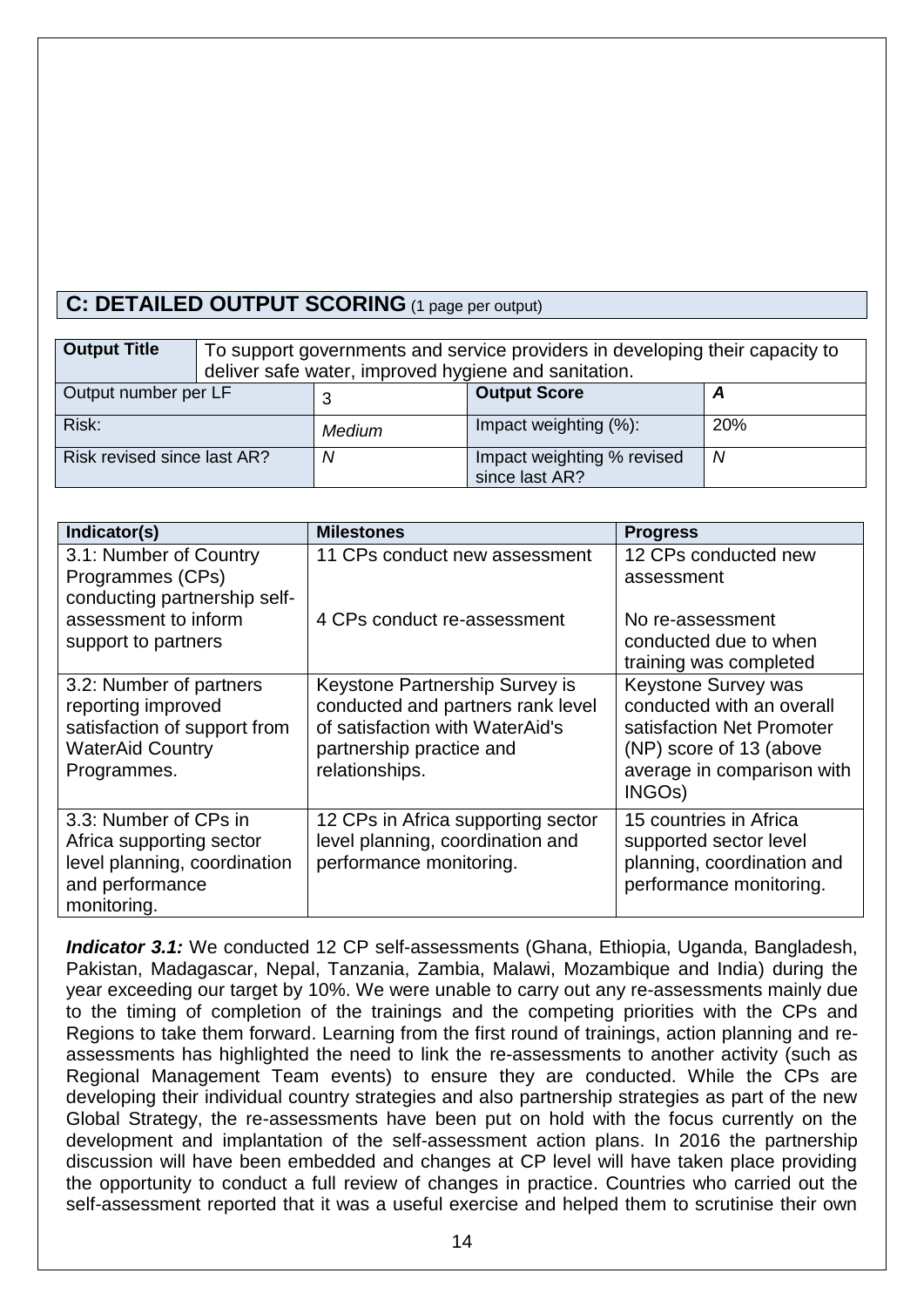capacities across the building blocks of partnership such as selection, shared values, roles and responsibilities, monitoring partnerships, staff capacity, staff continuity, capacity building and partner sustainability. Countries have developed action plans to implement key changes to their partnership processes. In Tanzania, it was agreed that prior to signing memorandums of understanding and funding agreements parties should have a face-to-face dialogue to understand and agree on commitments, roles and responsibilities between parties.

*Indicator 3.2:* To improve our partnerships, WaterAid engaged with *Keystone Accountability* to conduct a survey on the partner's perception of WaterAid. Results showed there is room for improvement in specific areas to build stronger partnerships. According to the Keystone report *'WaterAid is rated 19th out of 65 in the cohort in terms of 'overall satisfaction' (this is based on an index of scores when respondents were asked to compare the performance of WaterAid across seven key areas against other international NGOs and funders). Its overall satisfaction Net Promoter (i.e. partners that rate WaterAid as 9 and 10 on the 0-10 point scale used in the survey) score is 13, above the average for the cohort of INGOs, which is 2. The picture that emerges from the survey is of an organisation that adds value to its partners, but could achieve significant gains through investing in improving certain aspects of its relationship with them.*' Findings from this process are feeding into trainings under development, ensuring an increased focus on providing strategic support to partners. They are also informing other departments plans, such as with finance (who are developing a partnership toolkit), the PMER process and individual CPs are analysing their specific findings to develop specific action plans.

**Indicator 3.3:** We overachieved our target for this output. This year 2015, representing the end of the MDGs period, presented an opportunity for countries such as Ethiopia, Rwanda and Uganda to shape their own national development agendas. We also took the opportunity of the transition of the MDGs to the SDG's to work with governments (in Tanzania, Malawi, Madagascar and Ghana) towards ensuring that national plans incorporate WASH as central to human development. We supported new coordination structures which are starting to take shape in Ethiopia and Rwanda, while in Tanzania and Uganda, we have questioned the effectiveness of current structures and are working with government to share best practices from other countries. In Bangladesh, Malawi, Mozambique and Ghana we supported engagement and coordination between a broad range of stakeholders through workshops and conferences and worked with partners to ensure governments set out a separate goal for water and sanitation during the Africa Water Week in West Africa.

## **Summary of responses to issues raised in previous annual reviews (where relevant)**

Our last review raised an issue around *our partnership working, in particular, the suggestion that we carry out a post training survey to understand what participants learnt and where they felt there are existing gaps*. We carried out a self-assessment which considered understanding before and after the training. Seventy seven percent of learners completed the post-training self-assessment questionnaire and qualified for a completion certificate. The post assessment report showed that with regards to general partnership practice, '*there has been a marked*  increase in staff members' confidence levels and perceptions of their own partnership *capabilities over the lifetime of the training.'* There was also a suggestion to '*include more country level examples'*. We have provided as many examples from countries as possible within the page limitations.

**Recommendations:** WaterAid will continue to strengthen our partnerships and increase our provision of technical assistance, especially in regions where the space for INGOs to operate is shrinking (East Africa and South Asia). We propose that the partnership re-assessments are removed from the logframe to be carried forward to 2016 when there will be a full review of changes in practice and gap identification with all CPs. Through our *Healthy Start* campaign we will deepen our engagement with health sector and focus on sector strengthening initiatives. We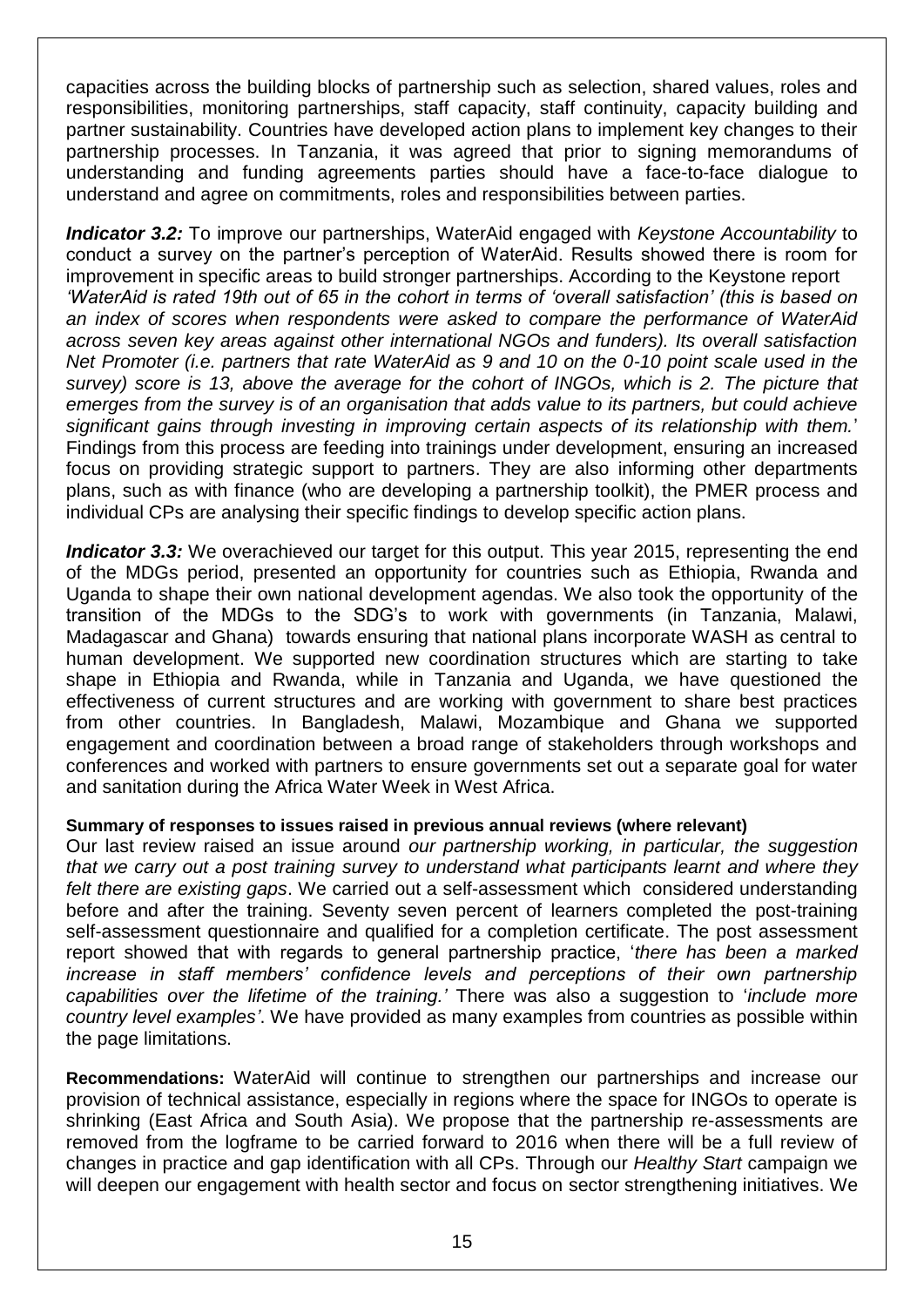consider that this output has greater importance and therefore the impact rating should be increased in the final year's logframe.

## **Score A: met expectations**

WaterAid have made great progress in ensuring that the range of service providers they work with are better placed to ensure the delivery of WASH for the poorest people and to ensure sustainability of the current services. We were disappointed that no re-assessments were undertaken at indicator 3.1 although we understand the reasons for this. It would however have been useful for WaterAid to understand where country programmes where in terms of improved support to their partners since they are currently refocussing their partnerships to ensure that they are as effective as they can be. The Keystone survey certainly helps with this and allowed WaterAid to identify areas for improvement. We would like to see more on this in the PCR.

We are pleased that they have taken on board our comments from last year's review regarding undertaking post training surveys. It would have been useful to know if this was being undertaken again to further understand what trainees did learn and how they have applied the learning.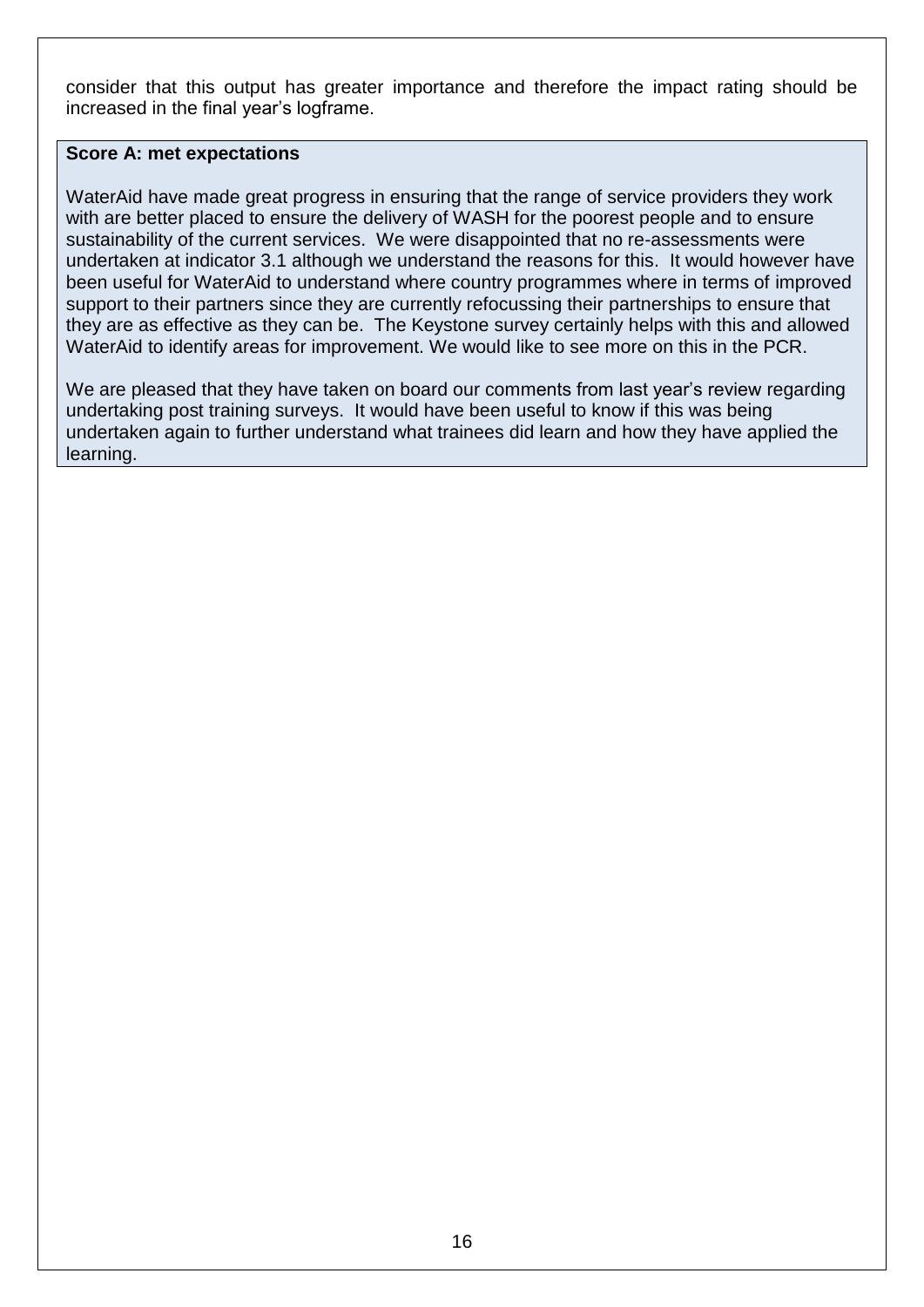# **C: DETAILED OUTPUT SCORING** (1 page per output)

| <b>Output Title</b>         | To advocate for the essential role of safe water, improved hygiene and<br>sanitation in human development. |     |                                              |     |
|-----------------------------|------------------------------------------------------------------------------------------------------------|-----|----------------------------------------------|-----|
|                             |                                                                                                            |     |                                              |     |
| Output number per LF        |                                                                                                            |     | <b>Output Score</b>                          | A+  |
| Risk:                       |                                                                                                            | Low | Impact weighting (%):                        | 15% |
| Risk revised since last AR? |                                                                                                            | Ν   | Impact weighting % revised<br>since last AR? | N   |

| Indicator(s)                                                                                                                                                                                                      | <b>Milestones</b>                                                                                                                                    | <b>Progress</b>                                                                                               |
|-------------------------------------------------------------------------------------------------------------------------------------------------------------------------------------------------------------------|------------------------------------------------------------------------------------------------------------------------------------------------------|---------------------------------------------------------------------------------------------------------------|
| 4.1: The number of WaterAid<br>UK CPs where the profile of<br>WASH is raised within health<br>policy priorities and                                                                                               | 12 CPs report very strong or<br>strong WASH policy situation.                                                                                        | 15 CPs reported very strong<br>evidence                                                                       |
| incorporated into policies,<br>plans and programmes at<br>various levels.                                                                                                                                         | 8 CPs report strong WASH<br>programming situation.                                                                                                   | 8 CPs reported strong WASH<br>programming situation                                                           |
| 4.2: The number of WaterAid<br>UK CPs where mechanisms<br>for the management and<br>sustainability of school WASH<br>services and facilities are<br>incorporated into National<br>WASH programming and<br>policy. | 4 CPs reporting baseline<br>moderate performance, now<br>report 80% of achievement of<br>the strong School WASH<br>(SWASH) definition<br>indicators. | 6 CPs move from moderate<br>performance to strong<br>mechanisms for SWASH<br>management and<br>sustainability |

**Indicator 4.1:** Overall, we overachieved our target for this output with 15 countries and eight countries developing strong links with the health sector through various policy and programme work respectively including on nutrition. In Nepal we worked with the Department of Health on a project piloting hygiene promotion through routine immunisation. As part of our involvement in the Nepal Health Sector Programme III 2015-2020, we organised a WASH stakeholder's workshop to identify how to strengthen links between health and WASH in the Programme. In Bangladesh, WaterAid provides the WASH component of nutrition focused USAID project and also supports the development of indicators for the *Scaling up Nutrition* network, particularly on WASH and nutrition. Our capacity building efforts in Niger led to the development of a guide on nutrition in the education curriculum which can be used as a tool for teacher training. Our work in Tanzania focused on WASH in health care facilities in particular in maternity units.

At the global level, our *'Child of Mine'* report, the *open letter* to the UN signed by 60 health organisations and our *World Toilet Day* report on the impact of WASH on child health and need for a water and sanitation SDG provided opportunities to influence multi-sector efforts in transforming lives. Additionally, we launched the '*Healthy Start'* campaign as part of our second Global Advocacy Priority with a series of events and publications. This included publication of an advocacy briefing pack, presentations, and convening a WHO event on WASH in healthcare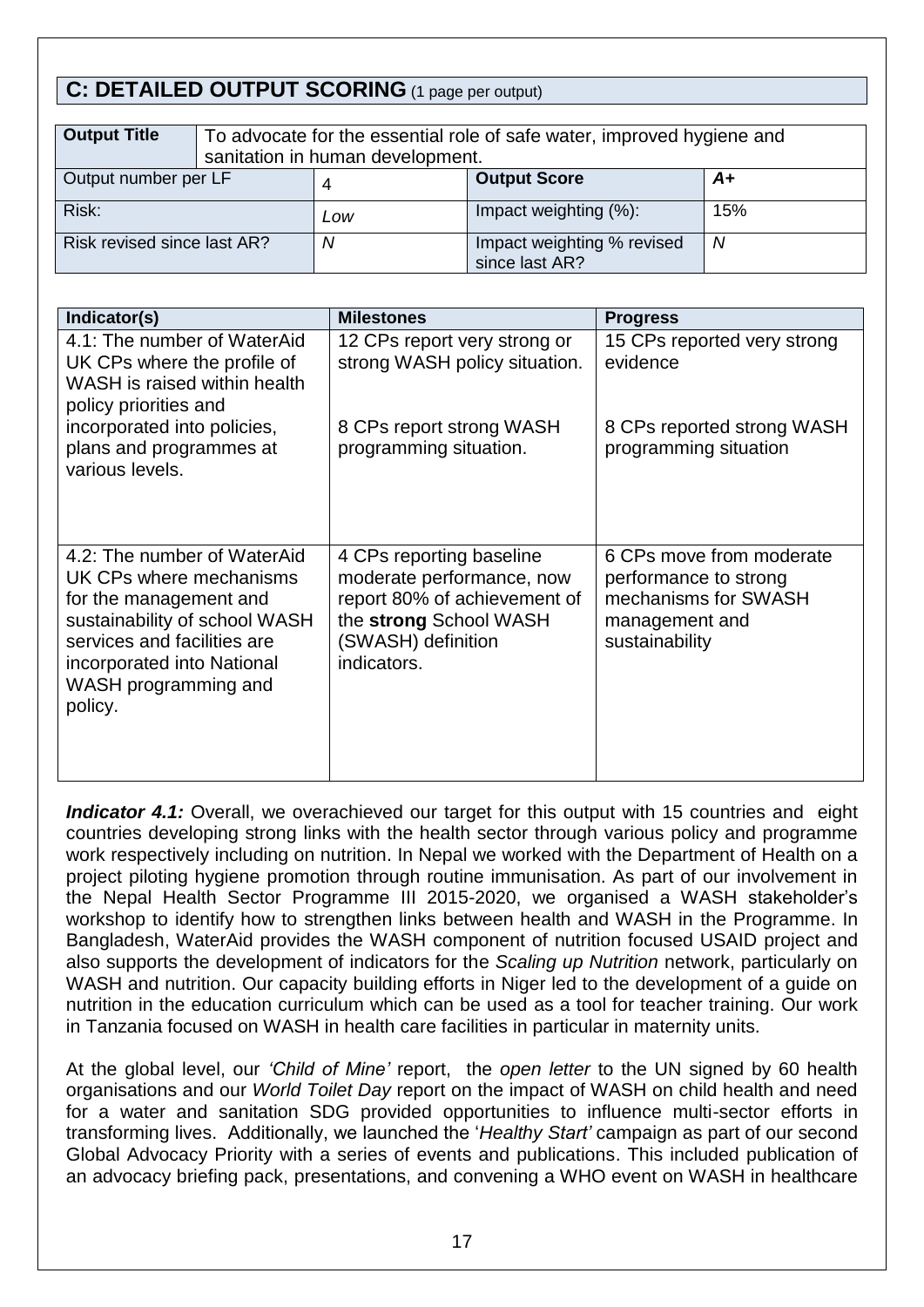facilities as well as a promotional video. In Mali, Ghana and Madagascar a variety of launch events with media and healthcare professionals were also held.

**Indicator 4.2:** Six CPs demonstrated strong evidence of effective mechanisms for the management and sustainability of School WASH (SWASH) programming and policy. We increased the scope and quality of our WASH in schools work with Menstrual Hygiene Management (MHM) being more integrated, girl friendly latrines designed and defining the national minimum package of WASH in schools. Our policy influencing efforts in Tanzania have been successful in integrating MHM in the national SWASH. This was the result of an in-depth analysis of the structural issues preventing schools from having an equal enabling environment for boys and girls to access quality education. Similarly, Tanzania's *Mtumba* approach had substantial success by gaining national recognition across local government authorities. It was adopted into the curriculum for training of environmental health professionals. In Uganda, WaterAid delivered a Policy Paper on Menstrual Hygiene in Schools in Uganda at the National MHM conference. The theme of the conference was, ''*Break the Silence on Menstruation; Keep Girls in School*" with key decision makers discussing how to keep girls in school. The conference resulted in three key outcomes: the establishment of an inter-ministerial coordination task force on MHM, the development of an implementation framework with a monitoring and evaluation component and a press release by the Ministry of Education and Sports (MoES) instructing all schools in Uganda to promote MHM. WaterAid was fundamental in facilitating these outcomes through our partnership with NETWAS-Uganda and SNV Netherlands and together, organised the first ever national MHM conference in Uganda.

## **Summary of responses to issues raised in previous annual reviews (where relevant)**

Feedback on moving from reporting CPs engaging with health and education sector to measuring positive change has been addressed through revising the logframe wording. We also agreed some clear change indicators which guided us in monitoring and reporting our impact in these areas. We recognise that delivering change through cross-sector engagement is an evolving area for WaterAid. We are, through the '*Healthy Start'* campaign for example, developing and deepening our knowledge and experience in linking WASH and health**.** 

**Recommendations:** In response to our second Global Advocacy Priority - *Healthy Start*, and due to an increased priority on hygiene in our new strategy, Country Programmes across the four regions will build on the successes of the previous strategy by deepening their engagement with the health sector. To build on our successes this year, SWASH will be a major focus for sanitation in 2015-16. We will develop SWASH guidelines in the first instance to address the development of new SWASH programmes. In addition, we will promote action learning in SWASH programming, in order to improve programme delivery.

## **Score A+: moderately exceeded expectations**

WaterAid have met all the indictors at this output. Linking WASH interventions to health outcomes is relatively new to them and they have made significant progress in the last year to ensure that WASH and health were clearly linked and promoted in their new Global Strategy. WaterAid's work on Menstrual Hygiene Management fits with DFID's vision of ensuring that girls are not excluded from school due to lack of access. We are pleased that WaterAid are undertaking work and thinking about the disparity between the barriers of girls and boys in attending school. We would like to hear more about this in the PCR.

We are pleased that WaterAid has revised the logframe to better demonstrate how change can be measured through work linking WASH with health and education work. We believe that this demonstrates the diversity of WaterAid's work and ensures that the links to other sectors is duly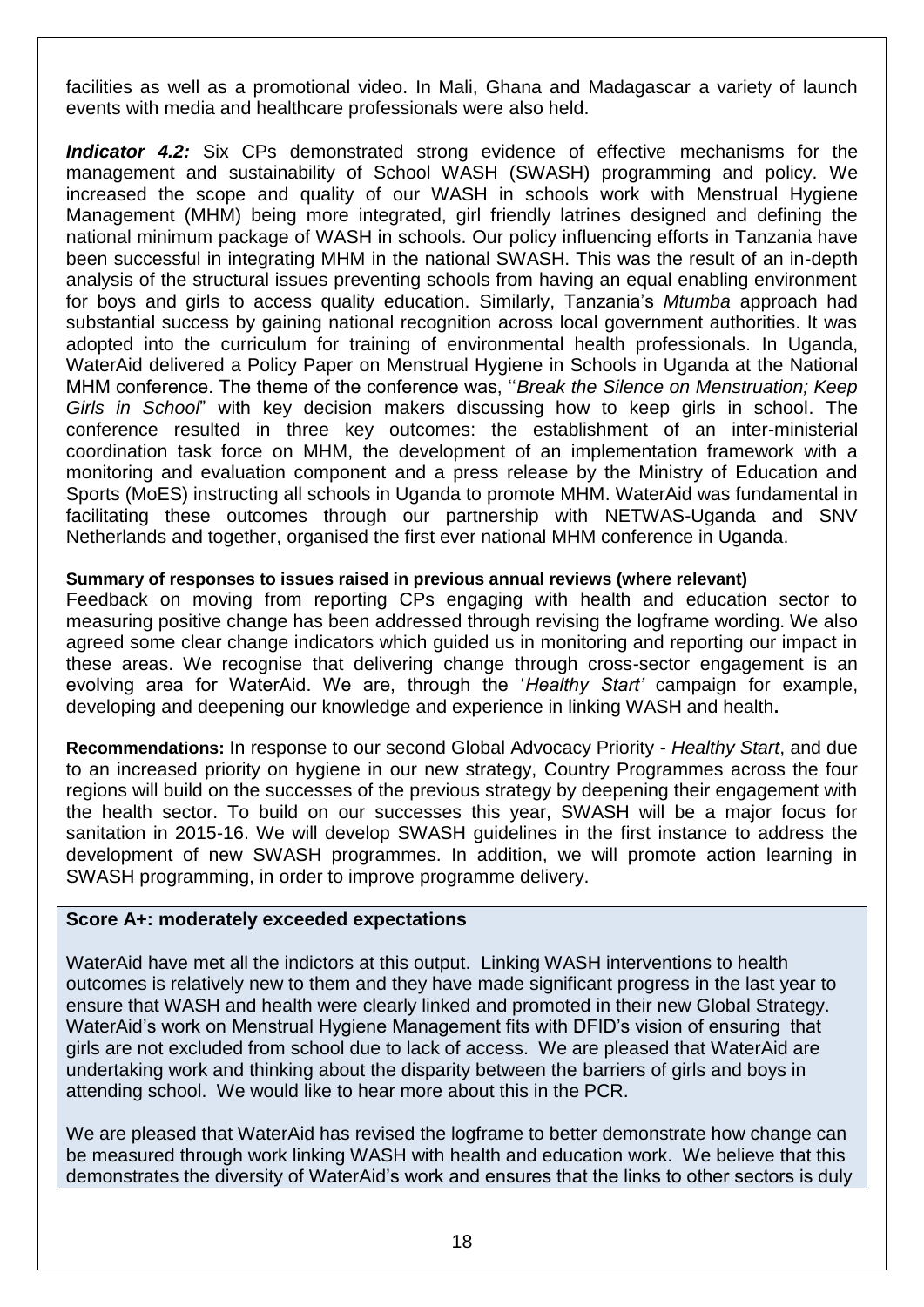measured and recorded. We are interested to learn how WaterAid have made those links and what lessons could be learned.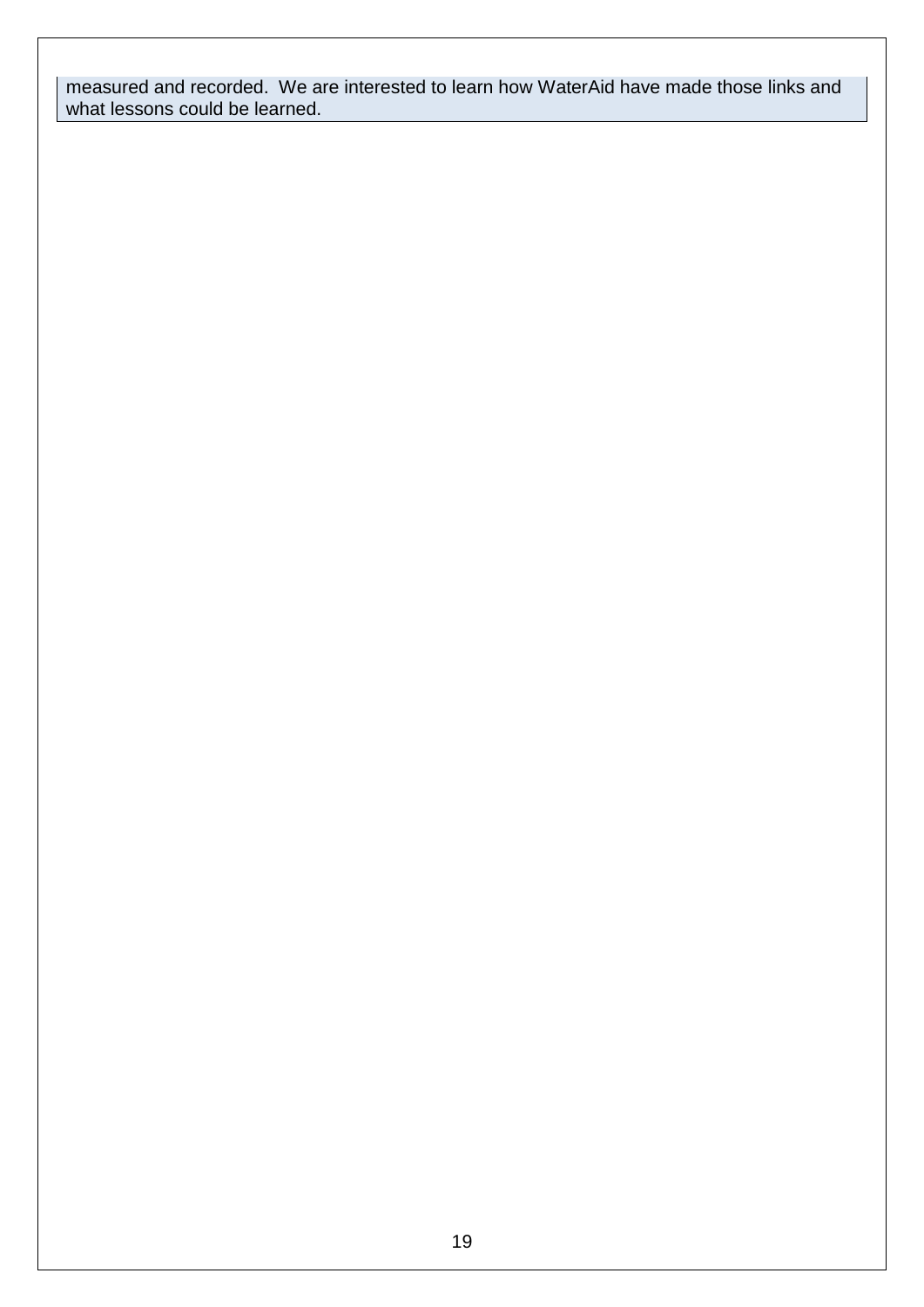## **D: VALUE FOR MONEY & FINANCIAL PERFORMANCE** (1 page)

## **Key cost drivers and performance**

WaterAid's key cost drivers are: *a) Influencing, campaigning and advocacy that has demonstrable (over period of time) results in people gaining access to water and sanitation.* For example, we have used our increased influencing activities to help persuade Governments to increase budget allocations to WASH services such as in Tanzania, India. *b) Number of users generated from direct service delivery. This is linked to the quality and sustainability of our programme work, which has a cost.* We have increasingly focussed on the quality and sustainability of our work, rather than looking at user numbers. *c) Fundraising activities.* Our income has continued to rise, presently a satisfactory 66:34 split between unrestricted and restricted funds. We achieved a return on investment of above 1:4, which is considered the industry standard, and we continue to grow overall income year-on-year. *d) Investment in new major systems and processes* (designed to improve our efficiency and effectiveness). We continued to embed the Restricted Income System, which increases the accuracy and speed of donor reporting; we have conducted a Programme Management Information System pilot project, which will help to ensure that we develop an appropriate and effective global programme management system; we are in the process of replacing existing customer relations management with a new system, which will improve how we manage our supporter data and **e)** *Staff costs (in WaterAid and our partners)*. We continue to benchmark our staff salaries, to ensure that we pay the appropriate levels to retain and attract staff that will enable us to deliver our Global Strategy.

## **VfM performance compared to the original VfM proposition in the business case**

We believe that during 2014-15 we have strengthened our understanding and approach to Value for Money. We have further embedded our VfM Framework and shared this across the organisation. Monitoring of the framework is in place and it was refreshed and updated in February 2015 led by the Head of Internal Audit. This has helped us to identify areas where we are strong and where we need to improve. For example, we are currently working to improve the efficiency of our planning and reporting processes, and to put in place more effective management information systems through the global PMER review. We continued to adopt a controlled approach to purchasing and procurement, to ensure that we obtain the right goods and services at the best price. Our processes are formally documented (e.g. Global Accounts Manual).

## **Assessment of whether the programme continues to represent value for money**

As part of the 12 sampled agencies for an In-depth Research, part of the PPA Fund Level evaluation by DFID undertaken by Coffey, the detailed evaluation concluded that, overall, WaterAid had a good approach to VfM and demonstrated good value in the delivery of our programme. That evaluation also noted our commitment to continually improve our effectiveness; for example, through research, post-implementation monitoring, and Country Programmes evaluations. Our VfM Framework includes 28 key mechanisms that demonstrate VfM across economy, efficiency and effectiveness. We use a Red, Amber and Green selfassessment system to assess the effectiveness of the mechanism. Our update at February 2015 shows that 20 are currently green and 8 are amber, which are areas we need to improve. These include: building on and strengthening current benchmarking activities (e.g. salaries, fundraising costs); strengthening our management information systems; further embedding our approaches to conducting post-implementation monitoring surveys; and refining our approaches to capacity building work with our partner organisations.

#### **Quality of financial management**

The new UK finance team structure was consulted and fully implemented during the reporting period. The purpose of the restructure is to provide fit-for-purpose finance support and leadership. The International Finance team now provide both Country Programmes and regions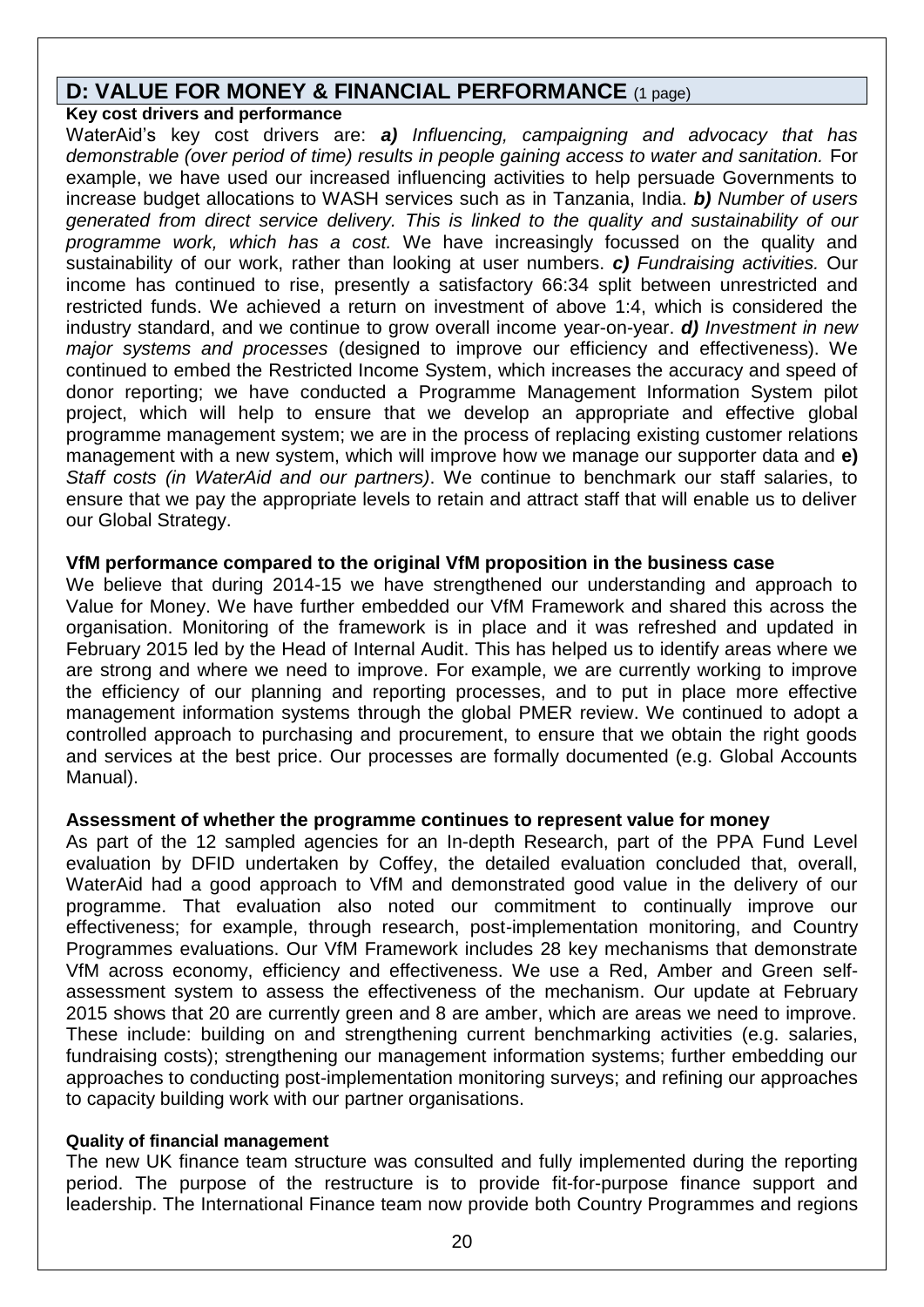with professional and technical finance leadership for our international work. The corporate finance team provides finance service to the UK office, supports the Global Finance Executive and lead the WaterAid corporate finance function. All the new team members are now in post and undergoing an in-depth induction programme. The review of financial planning and reporting processes has now been completed with focused recommendation to improve our planning processes, systems and culture in financial management. The timeframe for this is aligned to our Global Strategy 2015-2020 as it links to the current focus on processes, systems and most importantly people (skills, behaviour and culture).

| Date of last narrative financial report | <b>DEID</b> |
|-----------------------------------------|-------------|
| Date of last audited annual statement   | <b>DEID</b> |

WaterAid have demonstrated good VfM across this reporting year. They have embedded a revised VfM framework across the organisation and we encourage country programmes to further embed this with partners.

WaterAid submitted a strong enhanced VfM offer last year and received feedback on it with no request to revise it. However, they felt that they could strengthen the offer incorporating our feedback. We were pleased that they felt that they could push themselves further whilst considering additional VfM measures i.e. the Programme Management Information System (PMIS) will be the primary tool through which they enable more efficient and effective planning, implementation and management of projects and programmes in country programmes. They have also reported this year on the introduction of partner and beneficiary feedback into the Planning, Monitoring and Evaluation (PME) Guide which will enable greater engagement from end-users through the project cycle and will enhance decision making.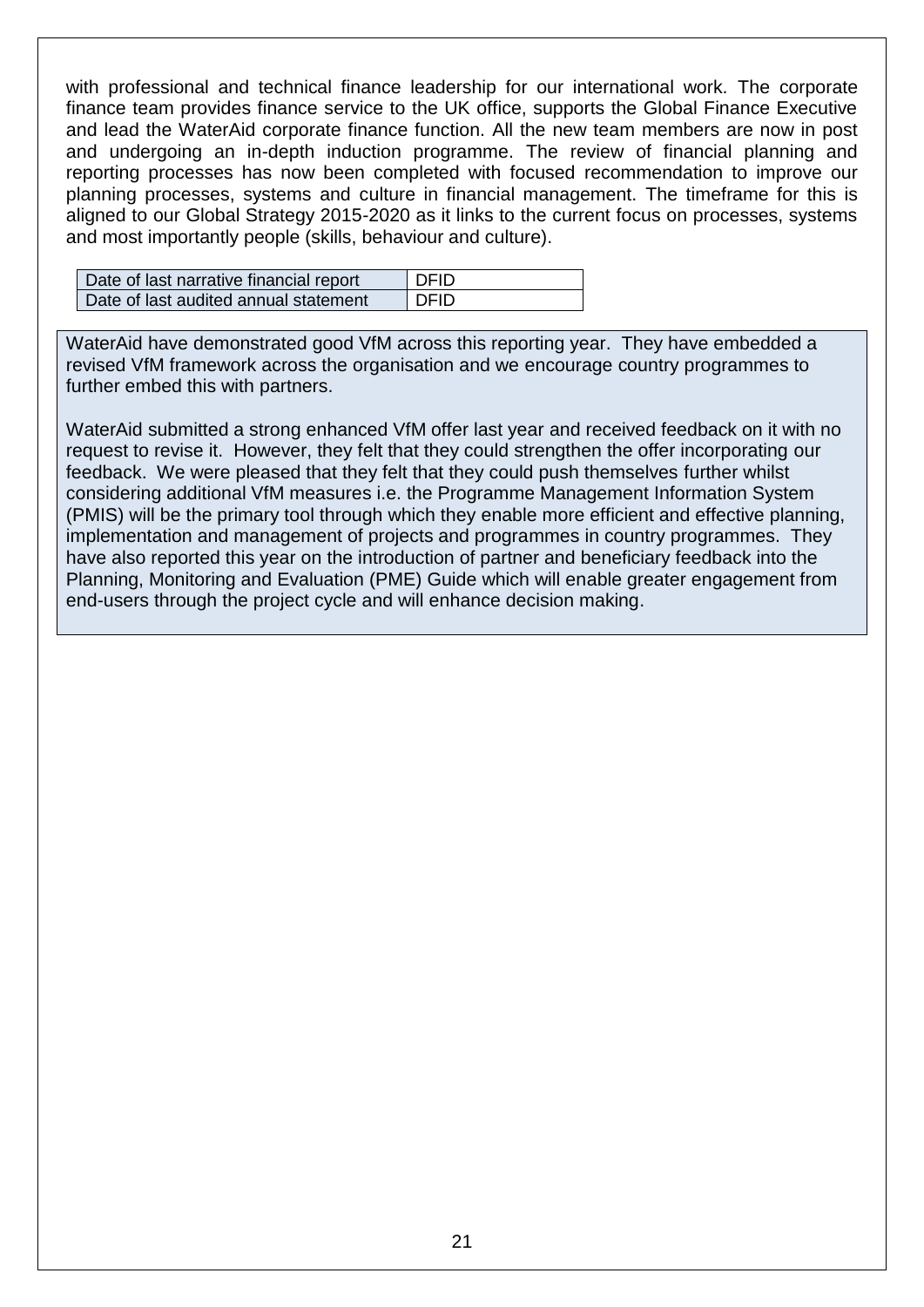# **E: RISK** (½ page)

## **Overall risk rating:** Medium

**Overview of programme risk:** The overall risk level is assessed as 'medium', with 3 of the 4 Outputs assessed as 'medium' and 1 Output assessed as 'low'.

## **Outstanding actions from risk assessment:**

To enable WaterAid achieve their global strategy aims, visions and mission, they continue to take managed risks and to capitalise on opportunities. WaterAid has a risk assessment and risk management process consistent with good management practice and benchmarks this against industry standards. As part of the extension MoU, they submitted an Environmental Policy as well as a revised Code of Conduct to DFID. Their corporate risk register was updated as of January 2015 and shared with their Audit committee. To address financial and legal risk WaterAid continued to strengthen controls such as on financial assurance monthly reviews of financial accounts of all countries, performance management and rolling out code of conduct and accounting policies to staff. In 2014/15, they worked towards financial assurance objective, with working group of Finance Heads to refresh and embed good practice in this area. In terms of fundraising, they continued to make steady progress towards ensuring a good balanced unrestricted and restricted funding by investing in and maintaining a broad portfolio of unrestricted funding and a 66/34 ratio of unrestricted to restricted funding. They continued to actively monitor and track retention of donors and have secured new donors across a portfolio of funding types; investing in people, processes and systems to increase the effectiveness of their management of income and expanding and developing the use of digital communications globally. To manage strategic risk for instance around operationalising the global strategy, they continued to review and strengthen planning, budgeting and reporting procedures at all levels, setting high level targets and indicators to monitor Global Strategy and ensuring UK and CP plans and budgets align with Global Strategy and reporting against strategic performance indicators.

Programmatically, they put systems in place to manage the Ebola crisis in Sierra Leone and Liberia and the earthquakes in Nepal allowing good management of the impacts on the overall programme delivery. For the Ebola crisis, they first developed a six month Adaptation and Response Plan with a purpose of ensuring they have designed a clear, realistic and achievable plan to adapt to the new context and to contribute to tackling the crisis. The Adaptation and Response Plan was followed by a twelve month Recovery and Stability Plan which covered the process of restoring the programme to its original focus with a clear and fresh strategic direction. In Nepal, they responded through a variety of ways. For example they created a UKbased Crisis Management Team and an In-country Management Team, with both working together effectively to manage the various risks associated with the earthquakes. They also experienced risks around political uncertainty, conflict and terrorism across many countries including in Pakistan, Nigeria, Mali, that have had major implications on current and future work, such as changes in regulation or tightening of regulations that effect INGOs. They have taken actions to mitigate these risks, for example in West Africa, they have appointed a Security Officer to provide advice to Country Programmes. In Ethiopia, they have worked on a new Country Strategy approach that is consistent with the new legislation, to ensure that they continue to work in the country but stay compliant with legal requirements.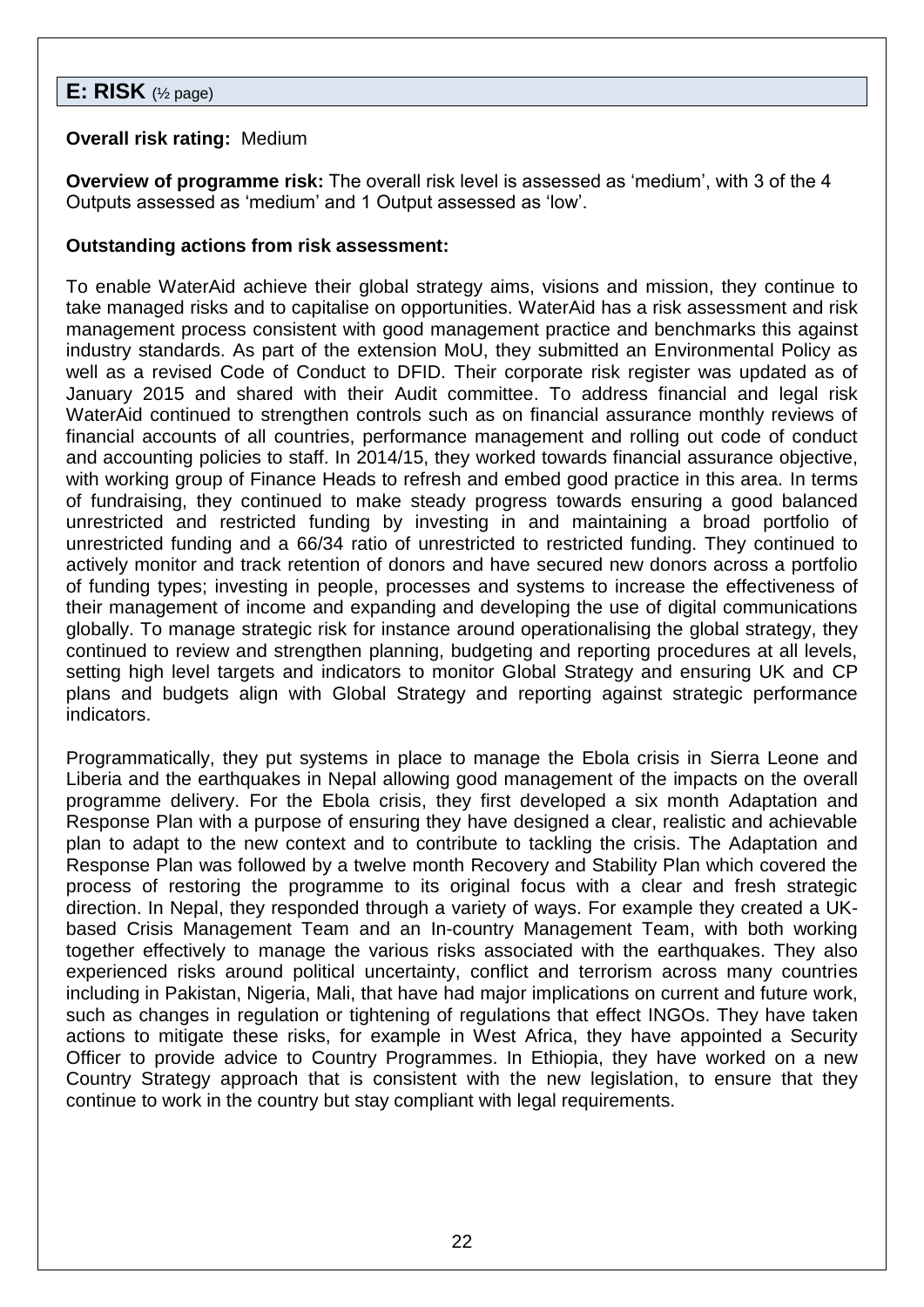# **F: COMMERCIAL CONSIDERATIONS** (½ page)

## **Delivery against planned timeframe**

Yes. The programme will be delivered within the agreed timeframe and within budget

#### **Performance of partnership (s)**

We continued to reflect on our range of partnership types as well as developing ways to ensure the different partnerships at all levels are effective and mutually beneficial. We developed new partnerships to support our increased focus on E&I for example in Nepal and Bangladesh and discontinued partnerships where partnership reviews showed less value addition for example in Tanzania. A survey of local partner perceptions of WaterAid conducted by Keystone Accountability (full report available on our [website\)](http://www.wateraid.org/what-we-do/our-approach/research-and-publications/view-publication?id=94b392e1-e029-4964-a8a1-72c3cb8b1093) showed that our performance is satisfactory (above average in comparison with 64 similar INGOs) but improvements are needed and suggested next steps included in the report, with over 50% of these already either being actioned or complete, such as collaborating with other NGOs facing similar issues and working to share best practice Country and regional teams are using the findings, along with the learning from the Partnership in Practice year-long internal training to improve key aspects of WaterAid's partnership practice, the results of which are expected in 2016+ once the process of training, implementation and reflection are complete. Furthermore, we developed a partnership framework and toolkit for all WaterAid UK CPs to provide a consistent approach to partnership, basic guidance, and access to specific tools. This has been translated into French and many CPs are also sharing it with their partners.

Similarly, at a global level we have continued to strengthen existing partnerships and develop new ones with sector stakeholders. Our partnership with NewDea, a monitoring and evaluation Software Company has enabled us to develop and pilot a new Programme Management Information System (PMIS) in Southern Africa. We have also been working closely with mWater, a company that deals with technology for water and health to further develop the PIMS software. Through our partnership with Rural Water Supply Network and as members of the executive steering group we have supported development of their new strategy, especially the theme on equality, non-discrimination and rights. The UPGro project in Uganda benefitted from new partnerships with the Overseas Development Institute and the British Geological Survey, who brought their expertise on socio-economic situation analysis and hydrogeological to the project. Existing partnerships within SHARE, WASHTech and the organisations involved in the Knowledge Point project (RedR UK, Practical Action, IRC, EngineerAid and WASHCost) have continued over the reporting period. As reported in 2013/14, our focus is shifting away from monitoring the quantity of partnerships to focus on the quality of these. Using the Partnership Training and Toolkit we are doing more analysis, establishing the added value of working with partners to see where there are opportunities for more effective joint working. Through this process we are encouraging regular partnership reviews, asking questions about roles and responsibilities, incentives, participation etc., to monitor partnership quality. There is evidence of more people talking the language of quality and some shift in practice. This will be systematically monitored when the PMIS is rolled out (2017+) and reflects this approach across all Country Programmes. We are also co-leading the current theme in the PPA Partnership Learning Group on the subject: 'What is our impact as partners and how can we measure it?', with two webinars to share experience between PPA agencies.

## **Asset monitoring and control**

Overall management of assets is shared across different areas within the organisation. For example Budget Holders establish and maintain clear lines of responsibility within their area for all financial matters. They are also responsible for monitoring assets and expenses within their cost centres. All members of staff have a general responsibility for the security of WaterAid's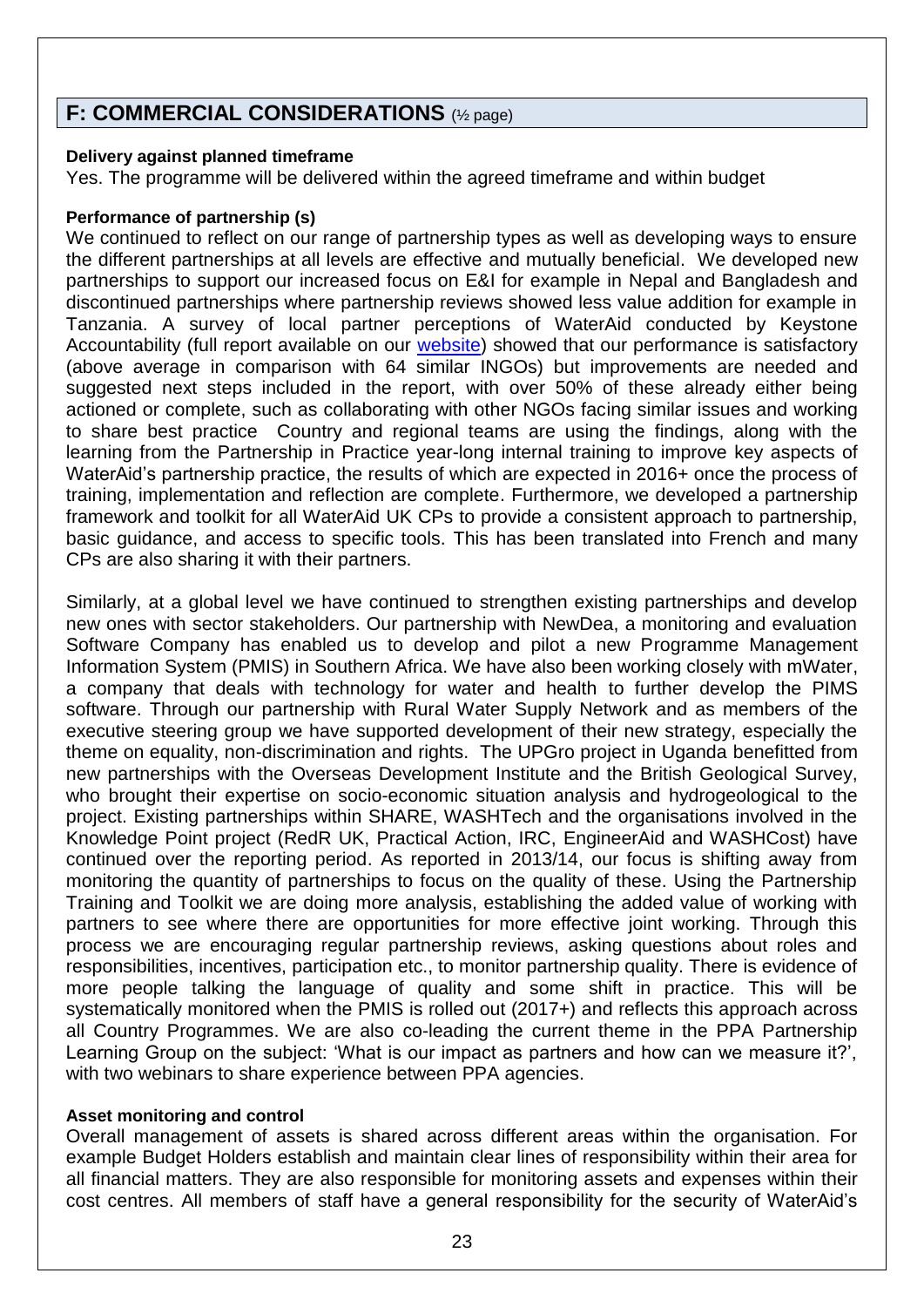property, avoiding loss and for due economy in the use of resources. In line with our Global Accounts Manual, all Country Programmes keep a Fixed Asset Register for items over £500, and those under £500 are listed on an inventory in each country/office (but don't form part of the Fixed Assets Register). The Heads of finance are responsible for reviewing the list and carrying out physical checks. In the UK office, we maintain an asset register and this is reviewed twice a year with a physical verification at the end of each financial year. Any lost assets are investigated and the senior management team takes the appropriate decisions. Obsolete and sold assets are accounted for and taken off the asset register. All vehicles in our countries are kept in secured office premises overnight or when not in used. Log books are used to record and charge mileage to budget holders.

Furthermore, external auditors and internal auditors perform audits of financial and operational activities and report if there is any issue. They have access to WaterAid's premises, all assets, records, documents and correspondence relating to any financial and other transactions of the organisation. The primary role of the external auditors is to report on WaterAid's financial statements and to carry out such examination of the statements and underlying records and control systems as are necessary to reach their opinion on the statements and to report on the appropriate use of funds.

WaterAid have demonstrated a strong commitment to considering the commercial implications of how they work. They have changed the way they engage with their partners and provided training to staff to ensure a consistent approach which is being rolled out to country programme partners. They have considered their commercial approach to partnerships and ensure that they are robust and justifiable. We expect to see further information about the impact of those activities in the next report.

WaterAid have also diversified their funding base which will enable them to strengthen existing systems and processes using partners' experience thus saving on costs. This will also allow for any changes to be implemented quickly allowing new processes and ways of working to be applied sooner. We would encourage WaterAid to consider how they can report on this in the PCR.

WaterAid have played an active part in the PPA Learning Partnership since its inception and it is encouraging to note that WaterAid is co-chairing a session on the impact with partners. We would encourage WaterAid to remain involved in the PPA LP and to consider ways in which it can continue after the current PPA funding ends in March 2016.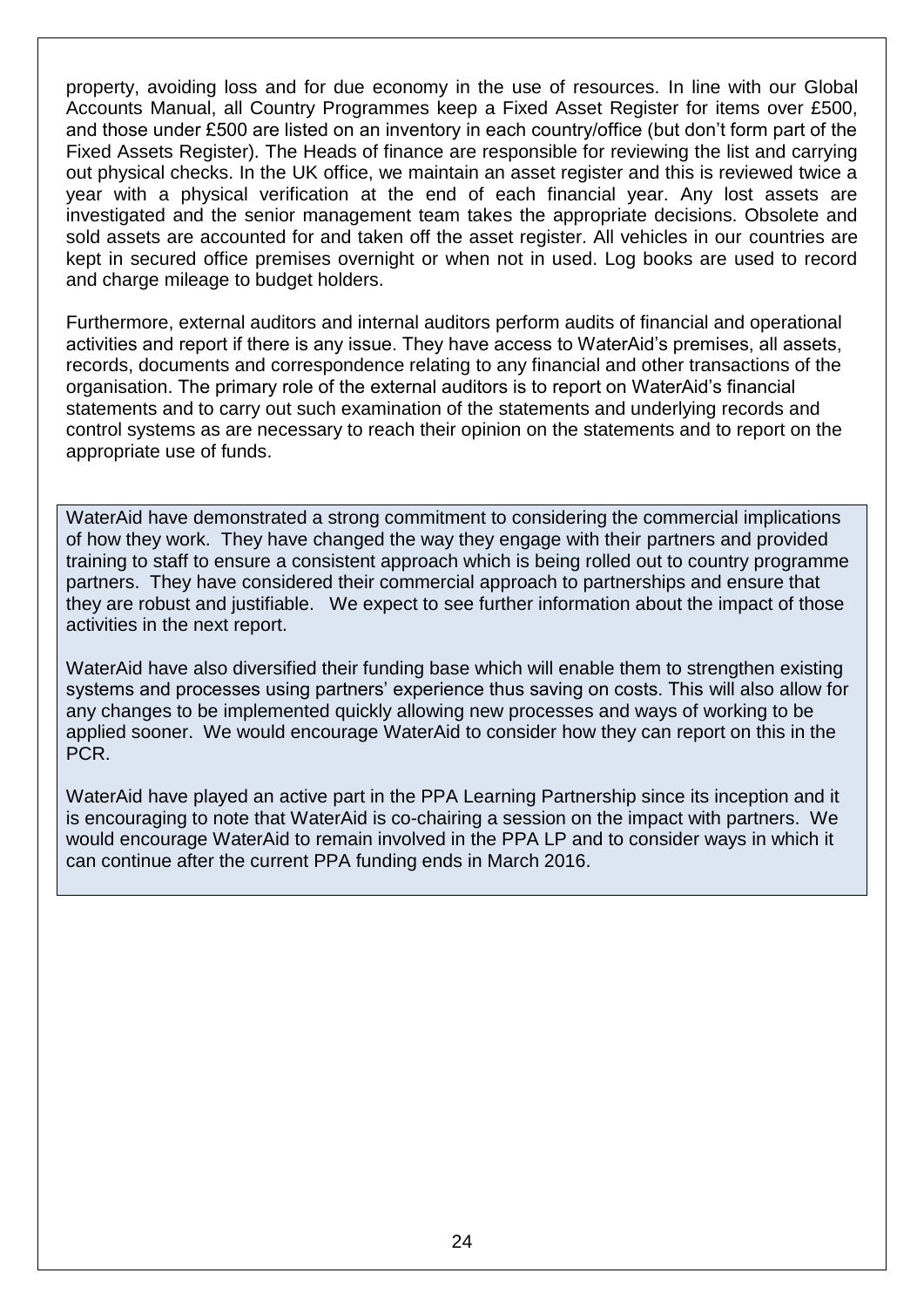# **G: CONDITIONALITY** (½ page)

## **Not relevant for PPA partners**

## **H: MONITORING & EVALUATION** (½ page)

#### **Evidence and evaluation**

Our integrated and universal Monitoring & Evaluation system is based within a Global Programme, Planning, Monitoring and Evaluation (PM&E) Framework. The framework addresses the planning, monitoring and reporting needs of CPs and involves each CP developing plans on a three year rolling basis, which are reported against on a quarterly, sixmonthly and annual basis, as well as specific programme and project evaluations. During the reporting period Country Programmes across all regions focused on strengthening PME systems and processes by introducing new technologies and reviewing existing systems and tools. For instance India, Nepal, Pakistan and the Southern Africa region focused on developing a Management Information System (MIS) to improve data management. Whilst India rolled out a new MIS which facilitates tracking progress against all key performance indicators enabling monthly reporting and improved data management. Both Pakistan and Nepal transformed their excel based M&E tool to web-based inventory and data management system.

As a result of its M&E review, the Southern Africa region piloted a Programme Management Information System (PMIS) led by NewDea which will be used to strengthen M&E. The platform called 'Project Centre' was developed based on the findings from the Global Programme Management Information System (GPMIS) work carried out in (2012/13). PMIS is an online system providing credible, real-time programme management information in order to support sound management decisions. Having such a system in place strengthens our accountability by making programme data visible and improving efficiency by supporting a jointly validated data. It will also support our fundraising and grant management activities, helping us to provide targeted and tailored support to our partners. The PMIS Trial was piloted in the Southern Africa involving South Africa, Malawi, Madagascar, Mozambique, Zambia and the UK. The decision was made in June 2015 by the Directors Team that PIMS will be rolled-out across all UK managed Country Programmes and is expected to be live in all regions in 2017.

Recognising the progress we have made in embedding our Programmatic Approach, ensuring better linkage between our practice and policy work and the need for a more robust M&E system, we are in the process of conducting a global operational Planning, Monitoring and Evaluation Review (PMER) which started in January 2015. This two-fold review will focus on an M&E content analysis, which will be looking into the core information needs at different levels required by various stakeholders. It will also look at the Planning, Monitoring and Evaluation (PME) processes building on the work done over the past few years such as data reliability audit, Country Programmes valuations, PIMS, PME review at regional level. The second part of the review aims to streamline these processes for a more robust and effective PME across the board. Overall we aim to develop an accountability framework that will guide our programming from the projects to global levels.

## **Monitoring progress throughout the review period**

Throughout the review period, we have continued the process of bringing together the numerous programmatic principles and themes under the programmatic approach in such a way that this makes sense within our new theory of change that support sector strengthening with a rights based approach. Through our M&E system, we continued to monitor progress at all levels, reviewing and improving planning, monitoring and evaluation processes for instance to identify variances as well as trigger ways of addressing these.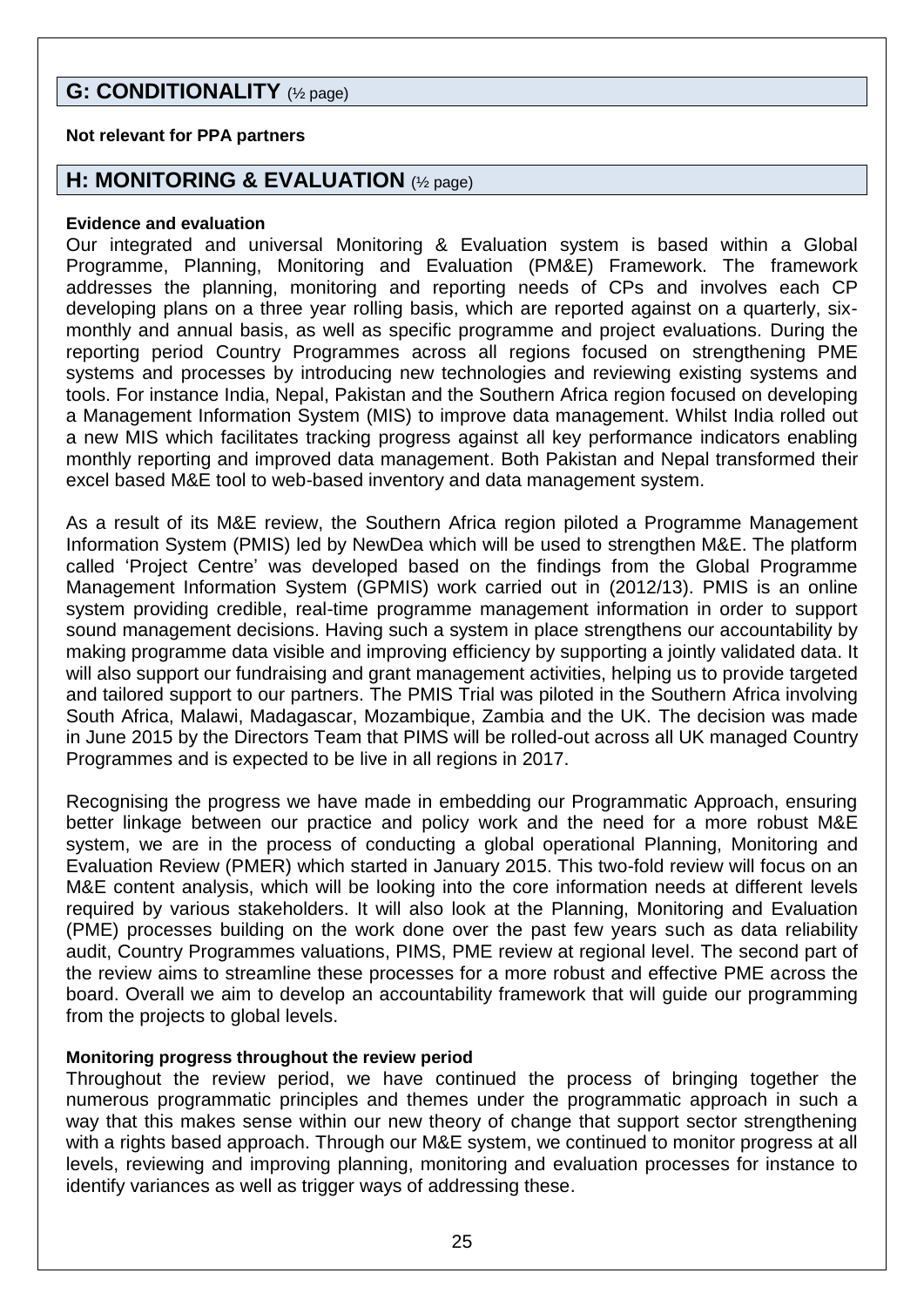WaterAid have demonstrated a strong commitment to monitoring and evaluation through their Global Programme, Planning, Monitoring and Evaluation (PM&E) Framework. The PM&E framework ensures country programmes regularly report on impact and provides the opportunity for issues to be addressed quickly. A clear success of this is the PMIS which will promote better efficiency and effectiveness of programmes.

WaterAid have invested in the PM&E framework which has been developed incorporating lessons learned and adaptations made to former frameworks. The new global strategy will have PM&E firmly at its centre and PIMS Results are critical for helping to inform the direction of that strategy.

We are pleased that WaterAid have revised their global strategy taken account of lessons learned in relation to ways of working and placing greater emphasis on influencing this year; reviewing their partnerships to ensure that they are as effective as they can be and consolidating key M&E processes into one. We would be interested to hear how this has impacted on programmes in the PCR.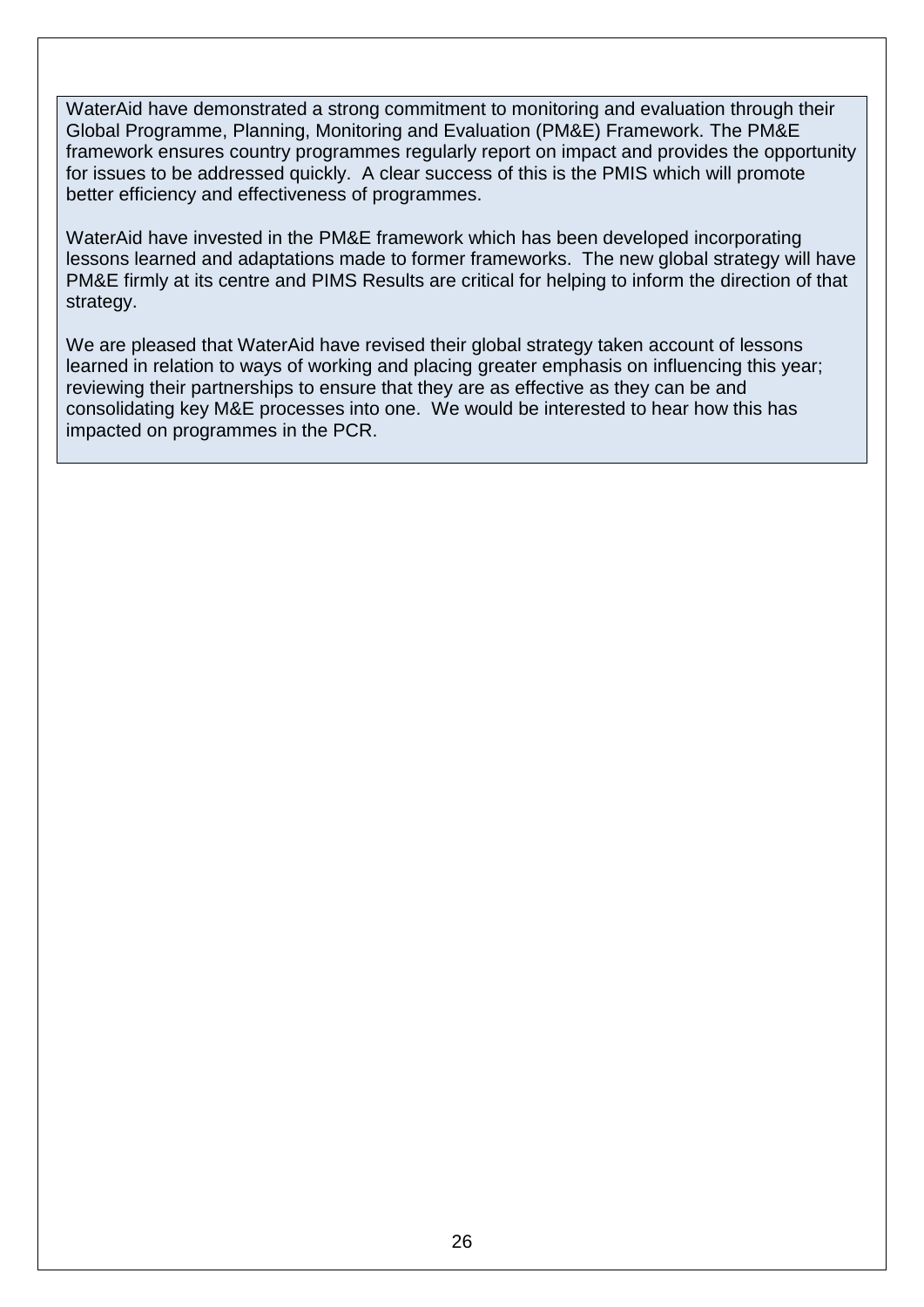# **I: DISABILITY** (½ page)

Does your organisation consider disability in its policies and programmes: Yes

#### **If yes, please outline your approach**

WaterAid embraces the principles of equality and non-discrimination to ensure universal access to water and sanitation for all and disability is imbedded within our mainstreamed Equity and Inclusion Framework which is available online in French and English (this will be redrafted after the E&I mainstreaming review in 2015/16). We recognise that the most socially excluded are rarely consulted or involved in decisions about WASH policy and programmes. To address this strategically, our new global strategy has four aims; the first is to reduce inequalities in WASH access and use. Disability is a core component of this as it is an individual-related inequality that is relevant in every country. We are an active member of the BOND Disability and Development Group and also sit on the steering group. We learn from disability organisations in the network and jointly share learning and advocacy on issues of inclusion and discrimination. For example we played an active role in contributing to the development of DFID's Disability Framework. DFID funded WaterAid, Water Engineering and Development Centre (WEDC) and Leonard Cheshire Disability to conduct collaborative research through the DFID funded Sanitation and Hygiene Applied Research for Equity (SHARE) consortium. The research aimed to understand and address the barriers that disabled, older and chronically ill people face when accessing WASH in Zambia and Uganda, resulting in development of an inclusive WASH approach.

As part of our equity and inclusion work in Liberia and Nigeria for example we have ensured WASH for disabled people and promoted hygiene for women prisoners in Mali. Facility designs are made inclusive and our advocacy led to Governments delivering inclusive designs of School WASH facilities in Ghana, Liberia, Mali, Niger and Sierra Leone. Every Country Programmes disaggregates its water and sanitation data by disability, age and gender enabling us to be more effective in tracking how we are reaching different groups. Despite this we continue to struggle to reach and monitor people with disabilities, reaching less than 0.5% during the year under review. This disparity with the relative global percentage relates to differences in the classification of people with disabilities in countries which affect data reliability. We are working collaboratively with governments and different stakeholder groups to manage this challenge.

We work in partnership with Disabled People's Organisations (DPOs) at the country level. This has brought useful insight and valuable support at country and community level. In Malawi, DPOs advised WaterAid on using appropriate language in their training materials and ensuring that the format was accessible for disabled people. These materials were also translated into local languages. In Madagascar we contributed to and supported the government in the ratification of the International Convention on the Rights of Persons with Disabilities (CRPD). The Malawi team are also considering the role of disabled girls and women in their menstrual hygiene work. In Mozambique WaterAid ran a campaign with the Association for the Disabled Mozambicans to lobby the government to construct public WASH services that are accessible to persons with disabilities. This is set out in the CRPD, which was ratified by the government of Mozambique in 2012.

Additionally, we conducted accessibility and safety audits with key stakeholders to effectively raise awareness about the barriers that disabled people face accessing public toilets in a number of countries. In Bangladesh, WaterAid did this with key government officials, private sector bodies and people with disabilities on 20 public buildings across Dhaka and Chittagong. Findings were disseminated through various forums including a press conference which led to the Dhaka and Chittagong Water Supply and Sewerage Authorities reconstructing their toilets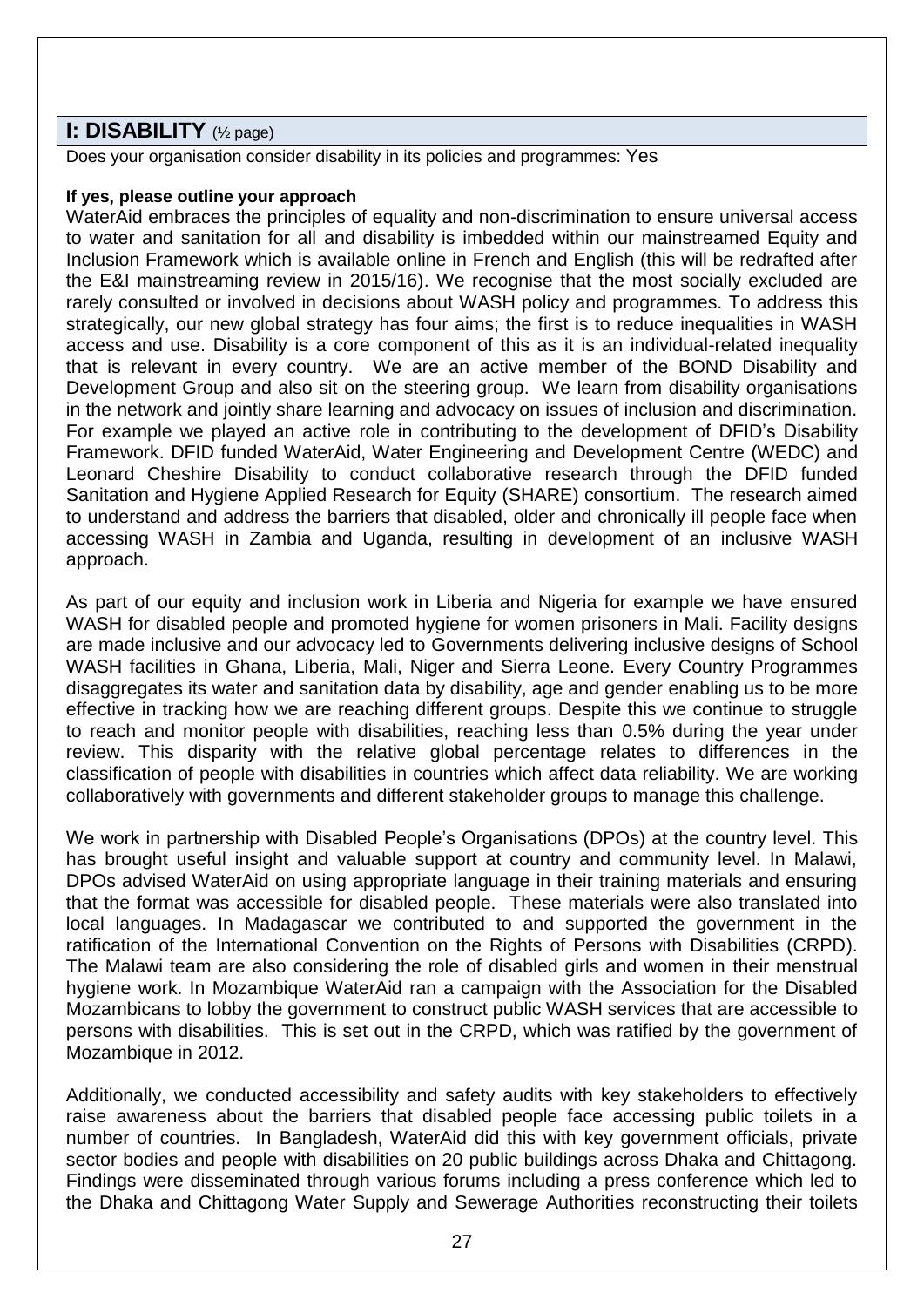and entrances to make them more accessible. In Mali, WaterAid conducted an accessibility and safety audit of local government facilities in Bla, Touna and Kemeni, which resulted in the needs of disabled people being taken into account.

We were particularly interested in your work on disability. Your continued participation and active engagement with the Bond DDG group is valued. Although we acknowledge that the Equity and Inclusion framework does incorporate guidance on working with and for disabled people, we are keen to understand more about how partners work with disabled people too. It would be interesting to know in the next report if the Partnership Toolkit or PM&E offer any guidance to partners on this and how it has been adopted by partners. Feedback on uptake would be extremely useful as would any barriers or challenges that partners faced.

We acknowledge that WaterAid ordinarily provide a breakdown within the annual report on the numbers of disabled people reach via their programmes but did not do so this year due to the constraints of the reporting template.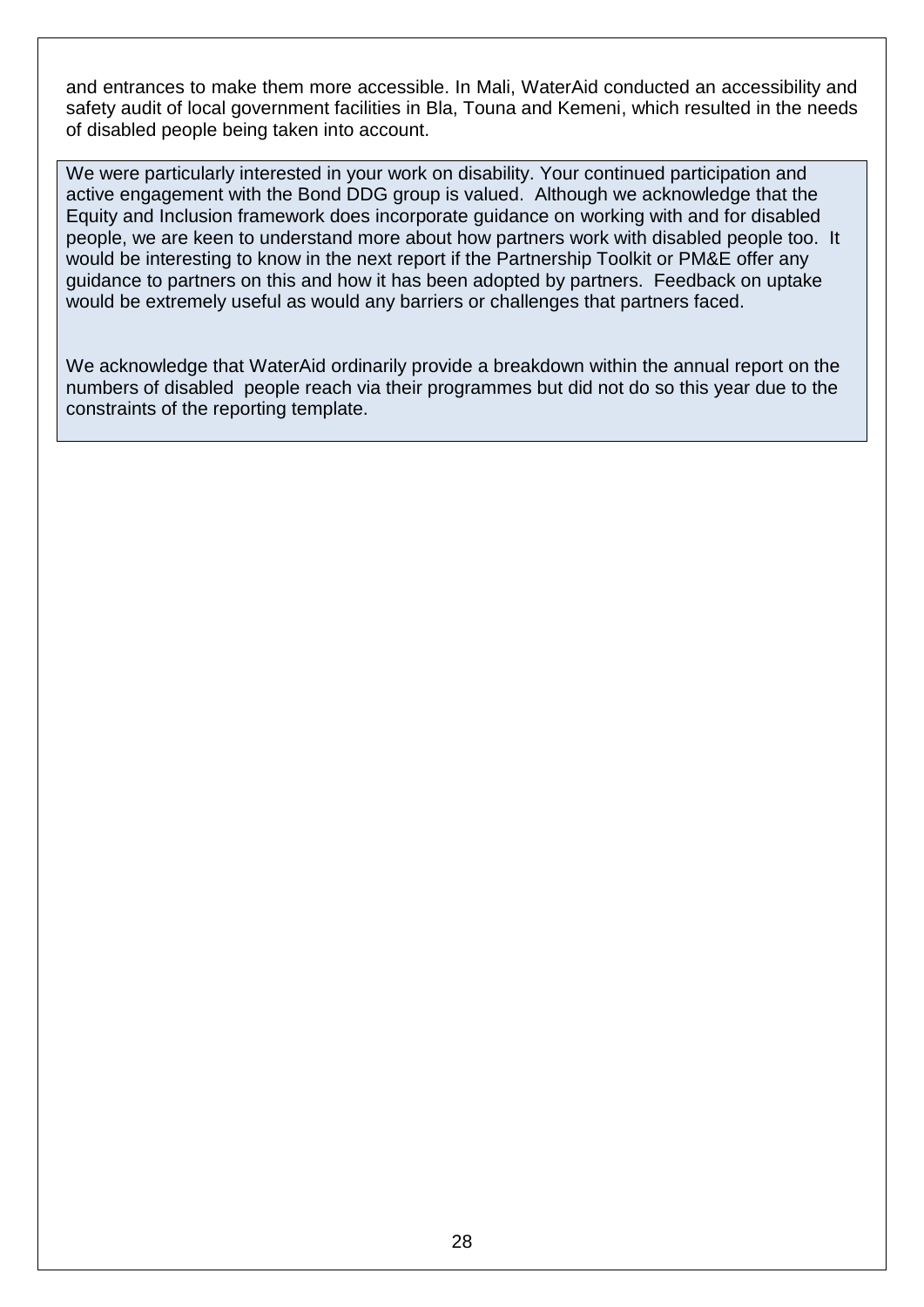# **Smart Guide**

The Annual Review is part of a continuous process of review and improvement throughout the programme cycle. At each formal review, the performance and ongoing relevance of the programme are assessed with decisions taken by the spending team as to whether the programme should continue, be reset or stopped.

The Annual Review includes specific, time-bound recommendations for action, consistent with the key findings. These actions – which in the case of poor performance will include improvement measures – are elaborated in further detail in delivery plans. Teams should refer to the Smart Rules quality standards for annual reviews.

The Annual Review assesses and rates outputs using the following rating scale. ARIES and the separate programme scoring calculation sheet will calculate the overall output score taking account of the weightings and individual outputs scores

| <b>Description</b>                             | <b>Scale</b> |
|------------------------------------------------|--------------|
| Outputs substantially exceeded expectation     | A++          |
| Outputs moderately exceeded expectation        | A+           |
| Outputs met expectation                        |              |
| Outputs moderately did not meet expectation    | в            |
| Outputs substantially did not meet expectation |              |

Teams should refer to the considerations below as a guide to completing the annual review template.

#### **Summary Sheet**

Complete the summary sheet with highlights of progress, lessons learnt and action on previous recommendations

#### **Introduction and Context**

Briefly outline the programme, expected results and contribution to the overall Operational Plan and DFID's international development objectives (including corporate results targets). Where the context supporting the intervention has changed from that outlined in the original programme documents explain what this will mean for UK support

#### **B: Performance and conclusions**

#### **Annual Outcome Assessment**

Brief assessment of whether we expect to achieve the outcome by the end of the programme

#### **Overall Output Score and Description**

Progress against the milestones and results achieved that were expected as at the time of this review.

#### **Key lessons**

Any key lessons you and your partners have learned from this programme Have assumptions changed since design? Would you do differently if re-designing this programme? How will you and your partners share the lessons learned more widely in your team, across DFID and externally

#### **Key actions**

Any further information on actions (not covered in Summary Sheet) including timelines for completion and team member responsible

**Has the logframe been updated since the last review?** What/if any are the key changes and what does this mean for the programme?

#### **C: Detailed Output Scoring**

#### **Output**

Set out the Output, Output Score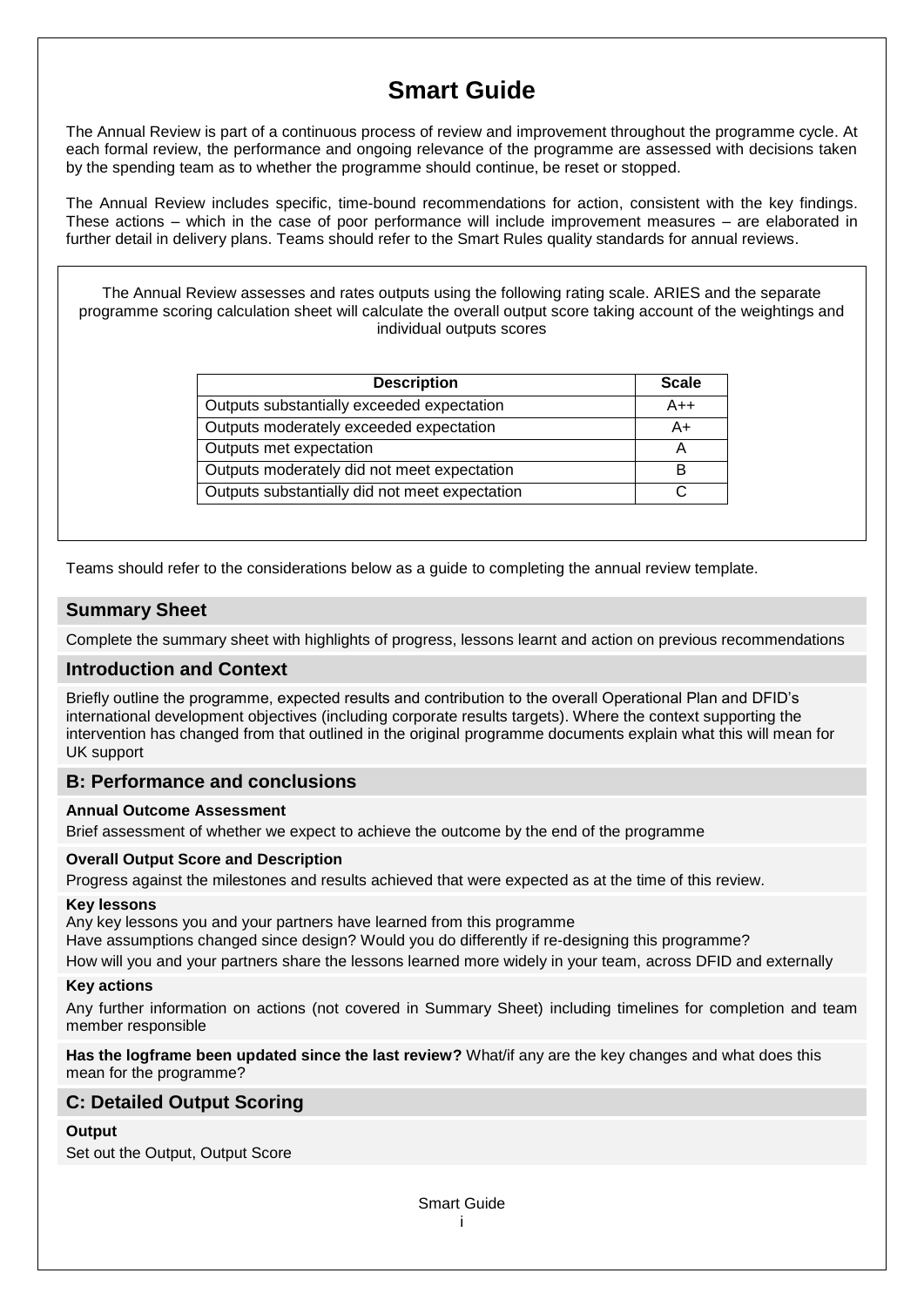#### **Score**

Enter a rating using the rating scale A++ to C.

#### **Impact Weighting (%)**

Enter the %age number which cannot be less than 10%. The figure here should match the Impact Weight currently shown on the logframe (and which will need to be entered on ARIES as part of loading the Annual Review for approval). Revised since last Annual Review (Y/N).

#### **Risk Rating**

Risk Rating: Low/Medium/High

Enter Low, Medium or High

The Risk Rating here should match the Risk currently shown on the logframe (and which will need to be entered on ARIES as part of loading the Annual Review for approval).

Where the Risk for this Output been revised since the last review (or since inception, if this is the first review) or if the review identifies that it needs revision explain why, referring to section B Risk Assessment

#### **Key points**

#### **Summary of response to programme issues raised in previous annual reviews (where relevant)**

#### **Recommendations**

**Repeat above for each Output.**

#### **D Value for Money and Financial Performance**

#### **Key cost drivers and performance**

Consider the specific costs and cost drivers identified in the Business Case

Have there been changes from those identified in previous reviews or at programme approval. If so, why?

**VfM performance compared to the original VfM proposition in the business case**? Performance against vfm measures and any trigger points that were identified to track through the programme

#### **Assessment of whether the programme continues to represent value for money?**

Overall view on whether the programme is good value for money. If not, why, and what actions need to be taken? **Quality of Financial Management**

Consider our best estimate of future costs against the current approved budget and forecasting profile Have narrative and financial reporting requirements been adhered to. Include details of last report Have auditing requirements been met. Include details of last report

#### **E Risk**

#### **Output Risk Rating: L/M/H**

Enter Low, Medium or High, taken from the overall Output risk score calculated in ARIES

#### **Overview of Programme Risk**

What are the changes to the overall risk environment/ context and why?

Review the key risks that affect the successful delivery of the expected results.

Are there any different or new mitigating actions that will be required to address these risks and whether the existing mitigating actions are directly addressing the identifiable risks?

Any additional checks and controls are required to ensure that UK funds are not lost, for example to fraud or corruption.

#### **Outstanding actions from risk assessment**

Describe outstanding actions from Due Diligence/ Fiduciary Risk Assessment/ Programme risk matrix Describe follow up actions from departmental anti-corruption strategies to which Business Case assumptions and risk tolerances stand

#### **F: Commercial Considerations**

#### **Delivery against planned timeframe**. Y/N

Compare actual progress against the approved timescales in the Business Case. If timescales are off track provide an explanation including what this means for the cost of the programme and any remedial action.

#### **Performance of partnership**

How well are formal partnerships/ contracts working Are we learning and applying lessons from partner experience